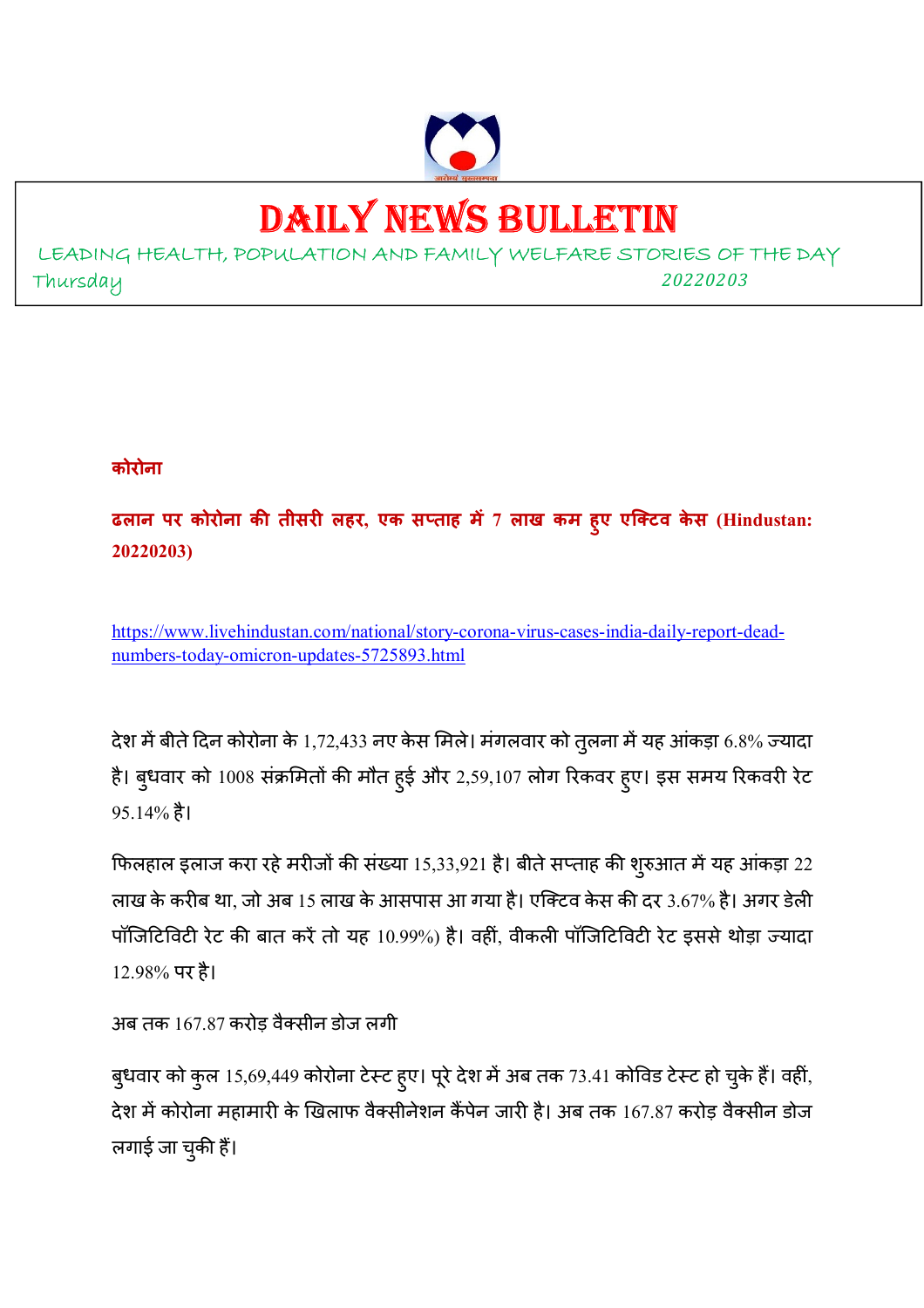राजस्थान में बुधवार को कोरोना के 8,428 नए केस मिले

राजस्थान में बुधवार को कोरोना वायरस संक्रमण के 8,428 नए मामले सामने आए, जबकि संक्रमण से 22 मरीजों मौत हो गई। चिकित्सा और स्वास्थ्य विभाग के अनुसार, बुधवार शाम तक राज्य में कोरोना वायरस से संक्रमित 8,428 नए मरीज सामने आए हैं। नए मामलों में राजधानी जयपुर में 1944, जोधपुर में 599, गंगानगर में 509, उदयपुर में 433, अलवर में 390, अजमेर 380 और राजसमंद में 328 संक्रमित शामिल हैं।

MP में कोरोना के 7,359 नए मामले सामने आए

मध्य प्रदेश में बुधवार को कोरोना वायरस संक्रमण के 7,359 नए मामले सामने आने से संक्रमितों की संख्या बढ़कर 9,81,103 हो गई। स्वास्थ्य विभाग के अधिकारी ने कहा कि पिछले 24 घंटों में प्रदेश में छह लोगों की मौत इस बीमारी से हुई है। इसे मिलाकर राज्य में अब तक कुल 10,624 लोगों ने इस बीमारी से जान गंवाई है।

**India reports over 1.72 lakh Covid-19 cases, daily positivity rate up by 1.73% (The Indian Express: 20220203)** 

https://indianexpress.com/article/india/india-covid-cases-positivity-rate-active-numbersdeaths-7754185/

As many as 2,59,107 people recovered in the same period and the active case load now stands at 15,33,921. The weekly and daily positivity rates are 12.98 per cent and 10.99 per cent percent respectively.

India reported 1,72,433 new Covid-19 cases in the last 24 hours, up by 6.8 per cent from Wednesday's 1.61 lakh infections, as per the data by Union Ministry of Health and Family Welfare. As many as 2,59,107 people recovered in the same period and the active case load now stands at 15,33,921. The weekly and daily positivity rates are 12.98 per cent and 10.99 per cent percent respectively. The country also reported 1,008 deaths in the same period, taking the total number of fatalities to 4,98,983.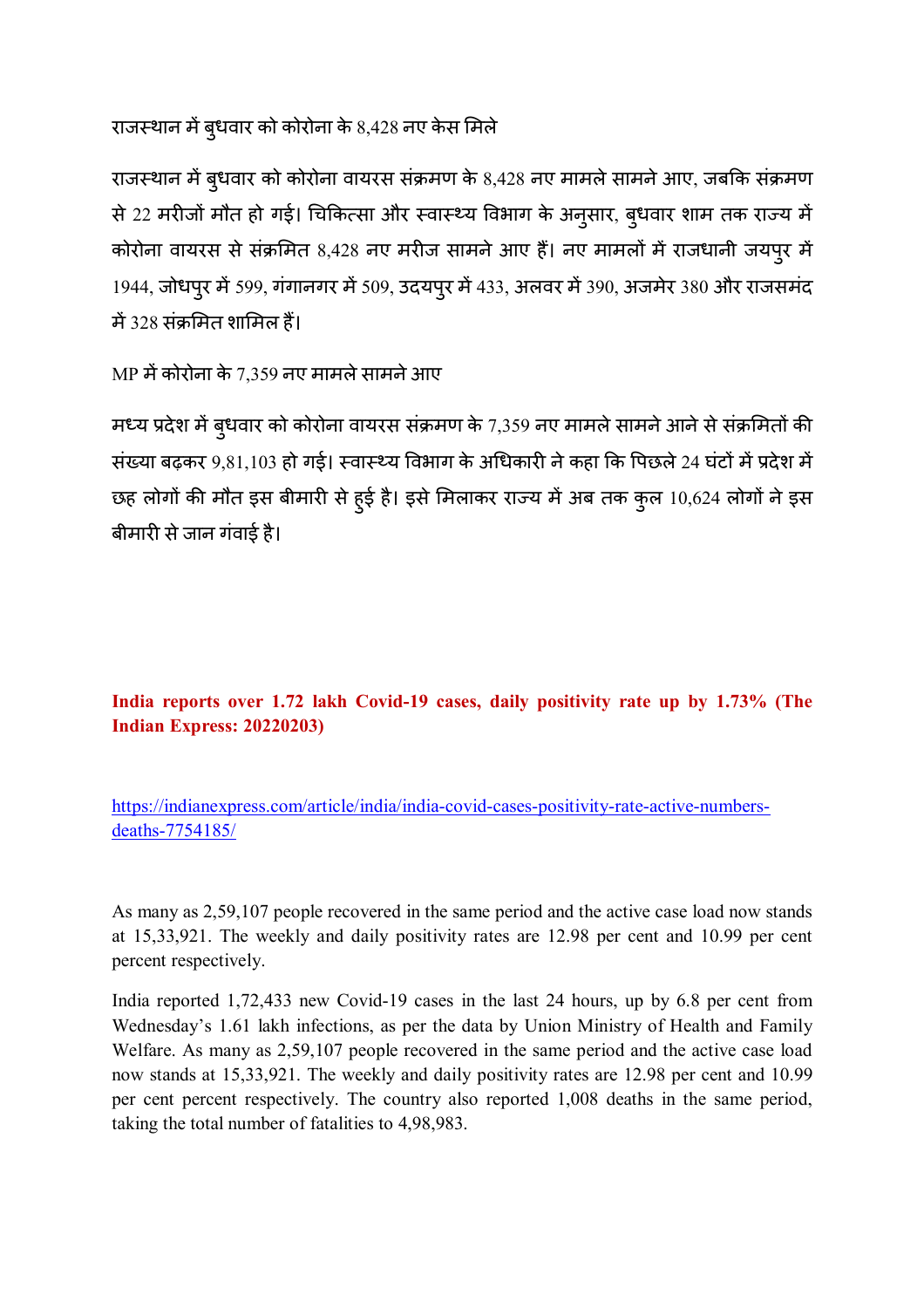Meanwhile, the Tripura government has said people with a valid Covid-19 negative RT-PCR report, done 72 hours prior to travel, or with a double vaccination certificate will no longer need to undergo mandatory testing upon arrival in the state. This comes two days after the government relaxed night curfew restrictions due to a decline in the number of Covid-19 cases.

Coming to Delhi, as Covid-19 cases continue to dip in the city  $-3.028$  were reported at a positivity rate of 4.73% on Wednesday — the Delhi Disaster Management Authority (DDMA) will meet on Friday to discuss the reopening of schools and gyms, sources said.

 "DDMA will have a meeting on Friday and the matter of reopening of schools and gyms across the city will be discussed. Covid cases are under control, so there will be some relaxation. Almost all the children aged between 15 and 17 years have got at least one shot of the vaccine. Hence, schools may be reopened for students of Classes 9 to 12," sources added.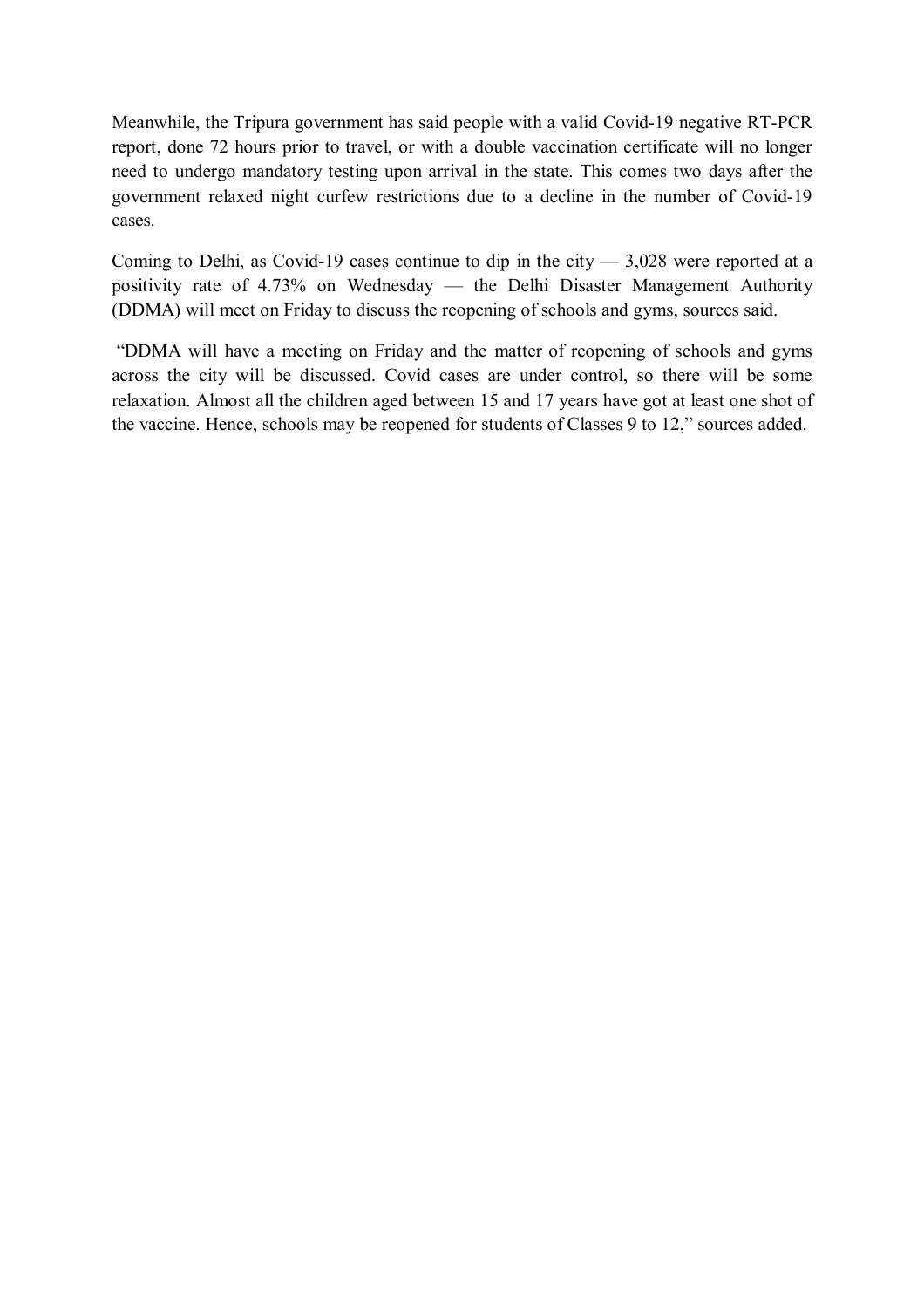## **Capital nears 'green zone' as positivity dips below 5% (Hindustan Times: 20220203)**

https://epaper.hindustantimes.com/Home/ArticleView

New Delhi : As the Covid-19 positivity rate in the national capital dropped below the 5% mark for the first time in a month, officials in Delhi government's health department said that the administration has decided to recommend the easing of the last set of curbs that still remain in place in the city.



With 3,028 new infections reported from 63,982 samples tested, the positivity rate in Delhi fell to 4.7% on Wednesday — the lowest since January 2, or in 30 days. Positivity rate dropping below the 5% threshold is a crucial indicator for the contracting Omicron wave as it means that the outbreak in the city is no longer a cause for concern, as per the World Health Organization (WHO) recommendations.

Even according to Indian guidelines, if the positivity rate in Delhi remains below 5% for a week, the city will enter the "green zone".

With numbers consistently improving over the past two weeks, senior government officials said they have decided to recommend to the Delhi Disaster Management Authority (DDMA) that remaining restrictions on mobility in the city also be relaxed. DDMA, the final authority on matters concerning Covid-19 curbs in the Capital, is meeting on Friday to deliberate on restrictions in the city.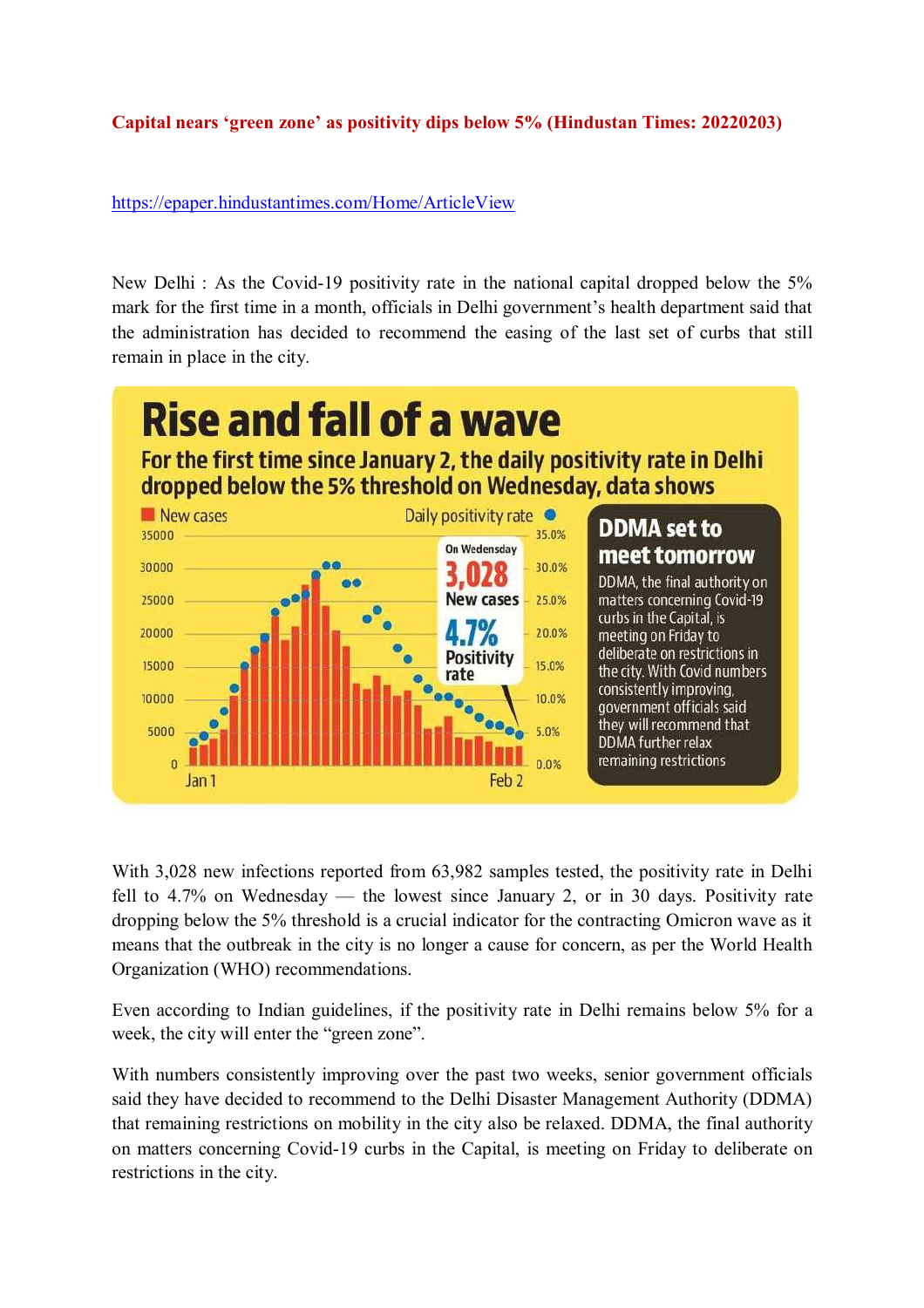Currently, only two major restrictions remain in place in Delhi – all schools in the city are shut for in-person classes, and a night curfew is in place between 10pm and 5am. Over the past week, experts have written to the government days that even these curbs now be removed.

"The positivity rate is around 5% for the last two-three days. We are conducting regular meetings to assess the current Covid situation... if the positivity rate remains in the 5% range for the next few days then we will send our recommendations to DDMA that the remaining Covid restrictions can be eased. The final call, however, will be theirs," said a senior health official who did not wish to be identified.

In the DDMA meeting on January 27, the authorities decided to lift the weekend curfew and also allow the opening of all non-essential shops in the city. The government also permitted restaurants and bars to reopen with 50% capacity, in view of improving Covid-19 situation.

The call for removing the remaining restrictions, in particular the opening of schools, has been growing louder. Several education experts and teachers' associations have written to lieutenant governor (LG) Anil Baijal, who heads DDMA, urging him that schools be reopened.

The Delhi government has also backed this step, and called for reopening of schools even during last week's DDMA meeting.

Sudha Acharya, the chairperson of the National Progressive School Conference (NPSC), which has 122 Delhi schools as members, said that the continued closure of schools would have long-lasting repercussions if schools were not reopened now.

"Unfortunately, Delhi schools have had pandemic driven closures for about a colossal span of two years and this has taken a massive toll on the mental and physical health of children of all age groups. The present scenario is creating huge learning gaps leading to a generational catastrophe which will unfailingly have a long term and deep-rooted repercussion," said Acharya in a letter to the LG on Monday, urging him to take steps for school reopening.

Delhi, which was one of the country's first outbreak centres in the Omicron wave in India, has seen a consistent decline over the past two-and-a-half weeks.

The seven-day average of daily cases in the city, which had soared to a peak of 23,529 cases a day for the week ended January 15, has since dropped to 4,257 for the week ended Wednesday – a decline of 82%. An analysis by HT on Saturday had shown that Delhi has seen the second-largest reversal in case trend in the country after West Bengal. At its worst during this wave, the city had recorded a positivity rate of 30.6% on January 14.

According to government guidelines, if an area reports weekly average Covid positivity rate of below 5% it is classified as a green zone, if it is between 5-10% it is considered an orange zone and if the average positivity rate for a week stays above the 10% mark, it is marked as a red zone.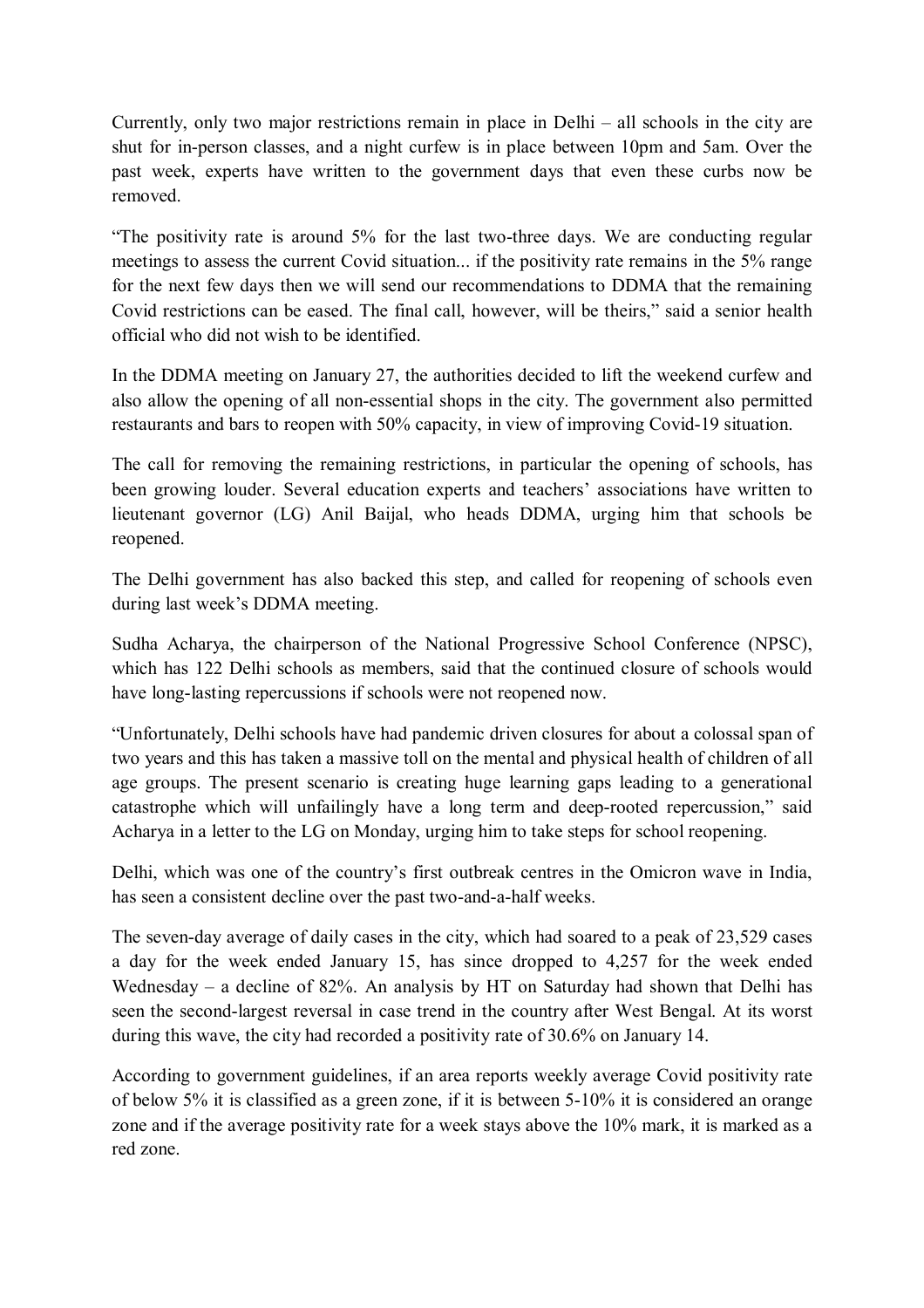Delhi government officials cited above said that in a meeting of the health department and the district administration on Wednesday, the fall in Covid positivity rate was the main area of discussion, which prompted their decision to recommend the easing the remaining restrictions.

They added that the district administration has also been asked to amplify efforts to vaccinate maximum people, now that the current Omicron fuelled Covid-19 wave has subsided. "Our next priority is that maximum people, who are yet to be vaccinated or receive their booster doses, get it done as soon as possible. Vaccinating our population is what helped us get by this wave without seeing the worst," the above-quoted official said.

Health experts have also argued the effectiveness of restricting economic activities to control Covid infections.

"No domain expert is of the opinion that restricting activities will help control infections. People who are pressing for curbs might be those who have some kind of financial gains from it...the government can now ease restrictions. The number of daily infections is expected to come down further now," said Dr Sanjay Rai, professor (community medicine), All India Institute of Medical Sciences (AIIMS).

# **गभधारण**

## **लॉकडाउन के दौरान गभव\$तयां'यादा तनाव क (शकार (Hindustan: 20220203)**

https://www.livehindustan.com/lifestyle/story-pregnant-women-suffer-more-stress-duringlockdown-5725696.html

कोरोना काल में बदी के चलते घर में रह रहे लोगों के दिमाग पर नकारात्मक प्रभाव पड़ा है। इसका खासा प्रभाव गर्भवती महिलाओं में देखने को मिला है। एक शोध में दावा किया गया है कि कोरोना काल में गर्भवती महिलाएं अवसाद का शिकार हुईं। यह अध्ययन बीएमसी जनेल में प्रकाशित हुआ।

अध्ययन के लेखक डॉ. सिल्विया रिगाटो का कहना है कि कोरोना महामारी ने दुनियाभर में लोगों को घरों में कैद कर दिया। उन्होंने कहा कि एक तरफ जहां कोरोना के प्रसार को रोकने के लिए ये कदम कारगर साबित हुए। वहीं, दूसरी ओर कोरोना काल में गर्भधारण करने वाली महिलाओं में नकारात्मक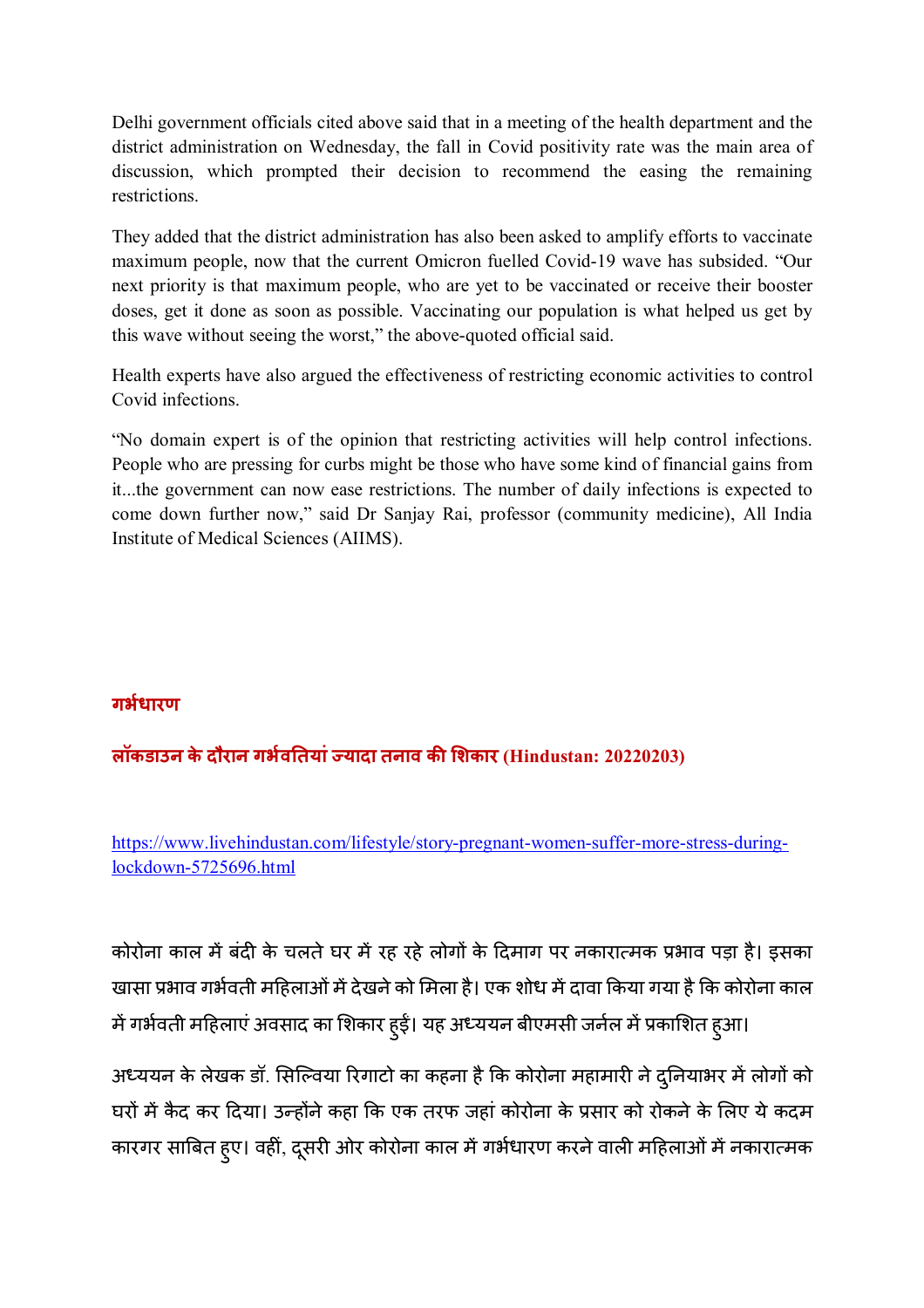प्रभाव पड़ा। सक्रमण काल के दौरान गर्भधारण करने वाली महिलाओं में अवसाद या चिंता की समस्याएं देखी गईं।

# संक्रमण काल में अवसाद दर में वृद्धि

सक्रमण काल में गभेधारण करने वाली 30 फीसदी महिलाओं को अध्ययन में शामिल किया गया। शोधकतोओं ने पाया कि महिलाओं में अवसाद दर 17 फीसदी से बढ़कर 47 फीसदी हो गई। वहीं, चिता की दर 37 फीसदी से बढ़कर 60 फीसदी हो गई।

# नकारात्मक जवाब देने वाली महिलाओं में चिता अधिक

डॉ. रिगाटो ने बताया कि अध्ययन में गर्भवती महिलाओं से कोरोना के प्रभाव को लेकर सवाल किए गए। इस दौरान जिन महिलाओं ने कोरोना के प्रभाव को लेकर नकारात्मक जवाब दिए उनमें चिता की समस्या अधिक पाई गई। इसके अलावा जिन महिलाओं ने सकरात्मक जवाब दिया उनमें यह समस्या कम पाई गई।

# जन्म के बाद बच्चे से जुड़ाव कम रहा

रिगाटो ने बताया कि अप्रैल 2020 से जनवरी 2021 के बीच किए गए अध्ययन में पता चला कि कोरोना काल में अधिकांश लोगों में मानसिक स्वास्थ्य संबंधी समस्याएं बढीं। अध्ययन में पाया गया कि जिन महिलाओं ने बच्चे को जन्म दिया, उनका जुड़ाव बच्चे से कम महसूस किया गया।

# दवाओं का इस्तेमाल न करें

कोरोना के दौरान गर्भवतियों के अवसादग्रस्त होने के कई मामले सामने आए। विशेषज्ञों का कहना है कि इनमें से कई ऐसे मामले सामने आए जिसमें महिलाए अपने आने वाले बच्चों को लेकर चिता जताई। विशेषज्ञों ने महामारी के बीच अवसाद की शिकार महिलाओं को दवाओं का इस्तेमाल न करने की सलाह दी है। विशेषज्ञों का कहना है कि कोरोना महामारी के दौरान गभेवती महिलाएं मानसिक तनाव से गुजर रहीं थीं।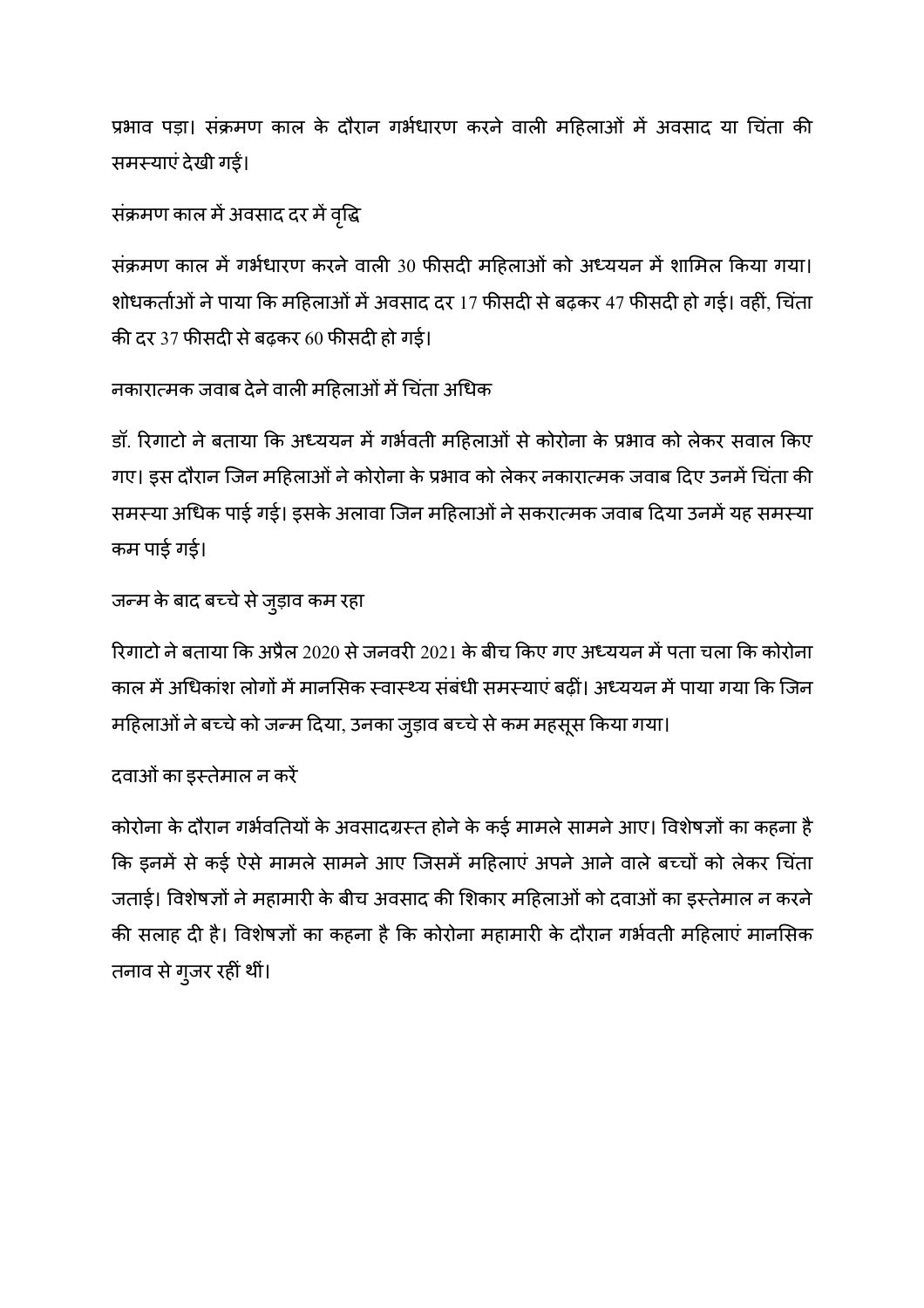# **भ\*व+य मगभसेबाहर \*वक(सत होगा -ूण (Hindustan: 20220203)**

https://www.livehindustan.com/lifestyle/story-bhroon-in-future-the-embryo-will-developoutside-the-womb-5725890.html

चीन के वैज्ञानिकों ने दावा किया है कि आने वाले कुछ सालों में भ्रूण गर्भ से बाहर विकसित होगा। इतना ही नहीं इसका ख्याल रखने के लिए आर्टिफिशियल इटेलिजेस (एआई) वाली दाई होगी।

वैज्ञानिकों का कहना है कि कृत्रिम भ्रूण के विकास संबंधी हर पहलू पर एआई से चलने वाले रोबोट नजर रखेंगे। यह अध्ययन जर्नल ऑफ बायोमेडिकल इंजीनियरिंग में प्रकाशित हुआ। चीन के शुझोउ इंस्टीट्यूट ऑफ इंजीनियरिंग एंड टेक्नोलॉजी के वैज्ञानिकों ने दावा किया है कि वह चूहों पर कृत्रिम भूण विकसित कर रहे हैं।

इतना ही नहीं एआई से चलने वाली रोबोट दाई भ्रूण पर नजर रख रही है, उन्हें विकसित होते देख रही है। वैज्ञानिकों ने बताया कि आने वाले कुछ वर्षों में इस तकनीक का इस्तेमाल महिलाओं पर भी किया जा सकेगा। ऐसे में महिलाओं को गर्भ के दौरान की समस्याओं से निजात मिल जाएगी। वह बच्चे को कृत्रिम भ्रूण में बड़ा होता देख सकेंगी। वैज्ञानिकों ने बताया कि यह तकनीक हमें जीवन के विकास को समझने में मदद कर रहा है। इसके जरिए हम भविष्य में इंसानी भ्रूण के विकास को और नजदीक से समझ पाएंगे। साथ ही जन्म संबंधी दिक्कतों को दूर कर पाएंगे।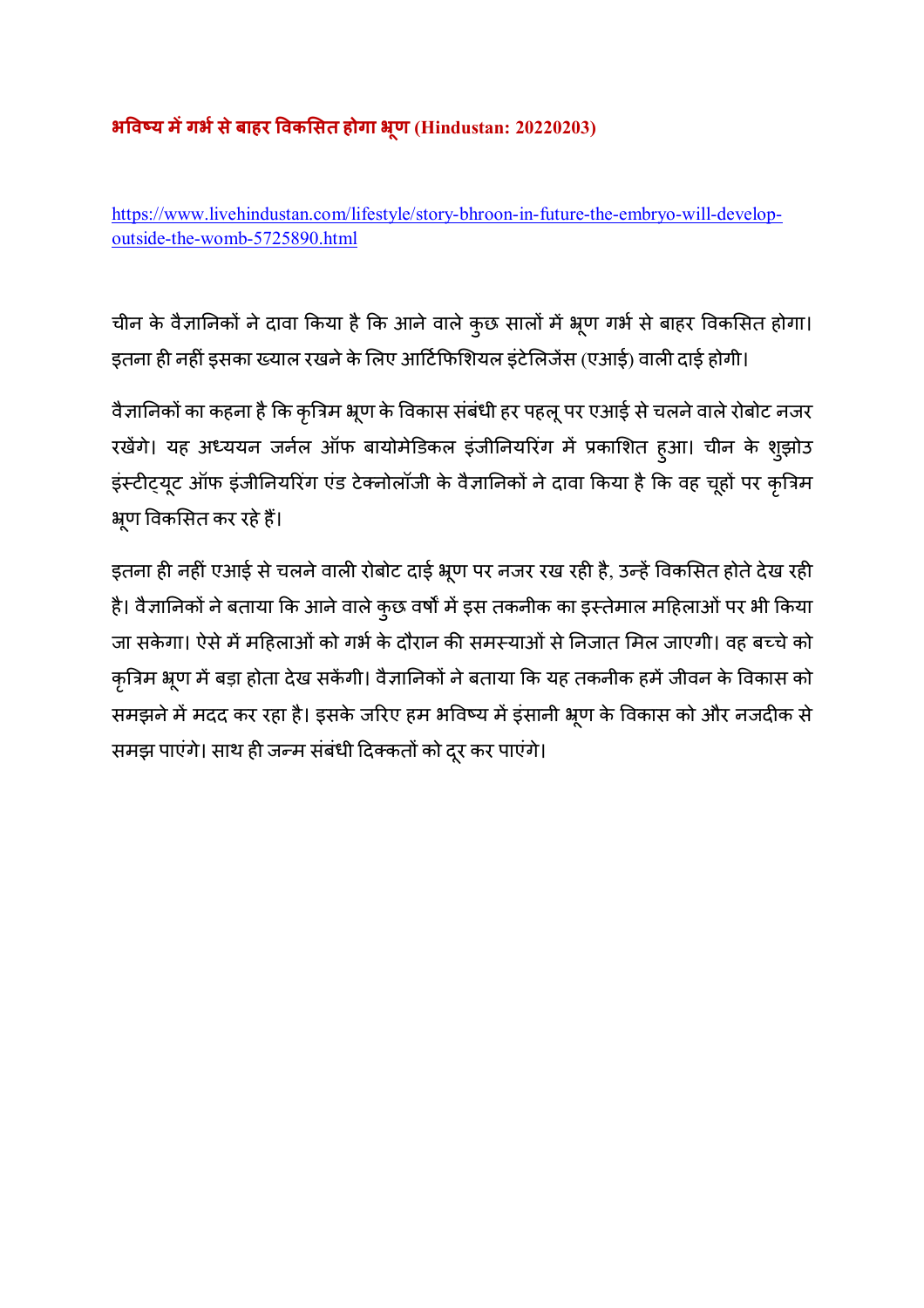## **को\*वड-19 /ग**

# **0ांस करेगा फाइजर क को\*वड-19 /ग का इ4तेमाल (Dainik Jagran: 20220203)**

https://www.jagran.com/world/other-france-to-start-using-pfizer-covid-19-drug-first-in-eu-22434419.html

कोरोना संक्रमण के इलाज के लिए फाइजर की दवा पैक्सलोविड (Paxlovid) के 10000 डोज वाली पहली खेप फ्रांस पहुंच गई। इसी शुक्रवार से सभी फार्मेसी के पास यह दवा उपलब्ध हो जाएगी। यह जानकारी देश के स्वास्थ्य मंत्रालय ने बुधवार को दी।

पेरिस, एपी। फ्रांस में फाइजर के कोरोना वायरस एंटीवायरल ड्रग का इस्तेमाल इस सप्ताह शुरू किया जाएगा। यूरोपीय संघ के 27 सदस्य देशों ने कोविड-19 के इलाज के लिए पहली दवा को मंजूरी दी है। अभी भी देश में संक्रमण के मामले बड़ी संख्या में मिल रहे हैं लेकिन अस्पतालों में इस बीमारी के मरीजों का आंकड़ा काफी कम हुआ है। इसके मद्देनजर फ्रांस की सरकार ने बुधवार से प्रतिबंधों में छूट देने की शुरुआत की दी है।

बता दे कि अब फ्रास में घर से बाहर भी मास्क को अनिवाये नहीं किया गया है। सामूहिक आयोजनो वाली भीड़ को भी अनुमति मिल गई है और कंसर्ट व स्पोर्ट्स वेन्यू (क्रीड़ास्थलों) में लोगों की भीड़ देखी जा सकती है। इसके अलावा सरकार द्वारा घोषित वर्क फ्राम होम जैसे नियमों को हटा दिया गया है। इस बीच फाइजर की दवा पैक्सलोविड (Paxlovid) के 10,000 डोज वाली पहली खेप फ्रांस पहुंच गई। इसी शुक्रवार से सभी फार्मेसी के पास यह दवा उपलब्ध हो जाएगी। यह जानकारी देश के स्वास्थ्य मंत्रालय ने बुधवार को दी। मंत्रालय ने बताया कि यूरोपीय संघ (European Union) का यह पहला देश हैजहांइस दवा को उपलaध कराया जा रहा है।

उल्लेखनीय है कि अमेरिका की फार्मा कंपनी फाइजर ने आर्थिक रूप से कमजोर देशों के लिए कोरोना की सस्ती दवा तैयार करने की तैयारी की है। कंपनी ने कहा है कि अभी इस दवा को लांच करने में देरी हो रही है, जिसकी वजह से फिलहाल एक अंतरिम उपाय के तौर पर कोविड एंटीवायरल ड्रग पैक्सलोविड (Paxlovid) को आर्थिक रूप से कमजोर देशों को दिया जा रहा है। हाल में ही कोविड एंटीवायरल ड्रग मोलन्पिराविर के जेनेरिक वर्जन को भारत में मंजूरी मिली है। इसके पूरे कोर्स के लिए व्यक्ति को करीब 1,400 रुपये खर्च करने होगे, जो अभी के हिसाब से सबसे किफायती दवा है।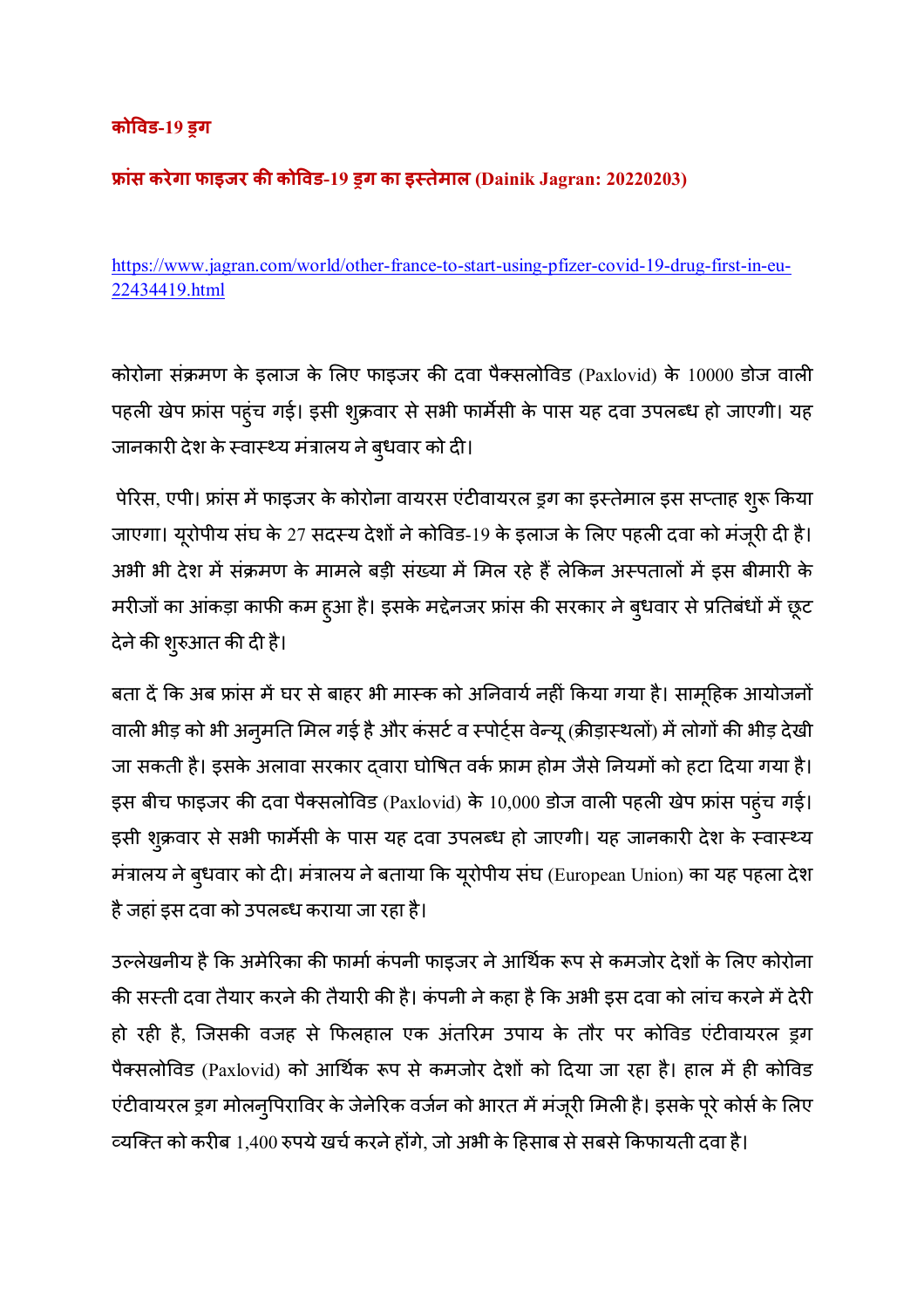फाइजर की पैक्सलोविड दवा तमाम वैरिएंट्स पर काफी प्रभावी है। इसे अमेरिका और यूके समेत की देशों में इमर्जेंसी इस्तेमाल की मंजूरी मिल चुकी है। संयुक्त राष्ट्र समर्थित मेडिसिंस पेटेंट पूल ने नवंबर में फाइजर के साथ एक लाइसेंस एग्रीमेंट किया था, जिसके तहत फाइजर कंपनी को पैक्सलोविड के लिए सब-लाइसेंस देने की इजाजत मिली है।

# **सद5-जुकाम**

**अगर आप भी रहतेह9सद5-जुकाम सेअसर परेशान, तो इन घरेलूनु4ख; सेकरइसका उपचार (Dainik Jagran: 20220203)** 

https://www.jagran.com/lifestyle/health-if-you-also-live-often-troubled-by-cold-and-coldthen-treat-it-with-these-home-remedies-22435055.html

सर्दी-जुकाम बेशक कोई बड़ी समस्या नहीं है लेकिन जब ये आपको अक्सर परेशान करने लगे तो ये सर्कत है आपके कमजोर इम्यून सिस्टम का। जिसके दुरुस्त करने में यहां दिए जा रहे घरेलू नुस्खे आ सकतेह<बेहद काम।

कम या ज्यादा वजन, तनाव की अधिकता, अनिद्रा, शरीर में पोषक तत्वों की कमी, लंबे वक्त तक दर्द निवारक दवाओं का सेवन, खराब लाइफर्न्टाइल आदि रोग-प्रतिरोधक क्षमता कमजोर पड़ने के प्रमुख कारण हैं। जिसकी वजह से संक्रामक बीमारियां बहुत जल्द और ज्यादातर अटैक करती रहती हैं तो इसके लिए यहां दिए जा रहे घरेलू नुस्खे इम्युनिटी मजबूत करने में आपकी मदद कर सकते हैं।

1. एक कप से थोड़े ज्यादा पानी में एक टीस्पून कूटा हुआ अदरक और एक चुटकी हल्दी को तीन मिनट तक ढककर पकाए। फिर उसे छलनी में छानकर पी ले। सदियों में हफ्ते में दो बार पानी पीने से इम्यून सिस्टम दुरुस्त रहता है।

2. सहजन के गाढ़े सूप में भुना जीरा, सौंफ और काला नमक एवं काली मिर्च मिलाकर लेने से इम्युनिटी बढ़ती है।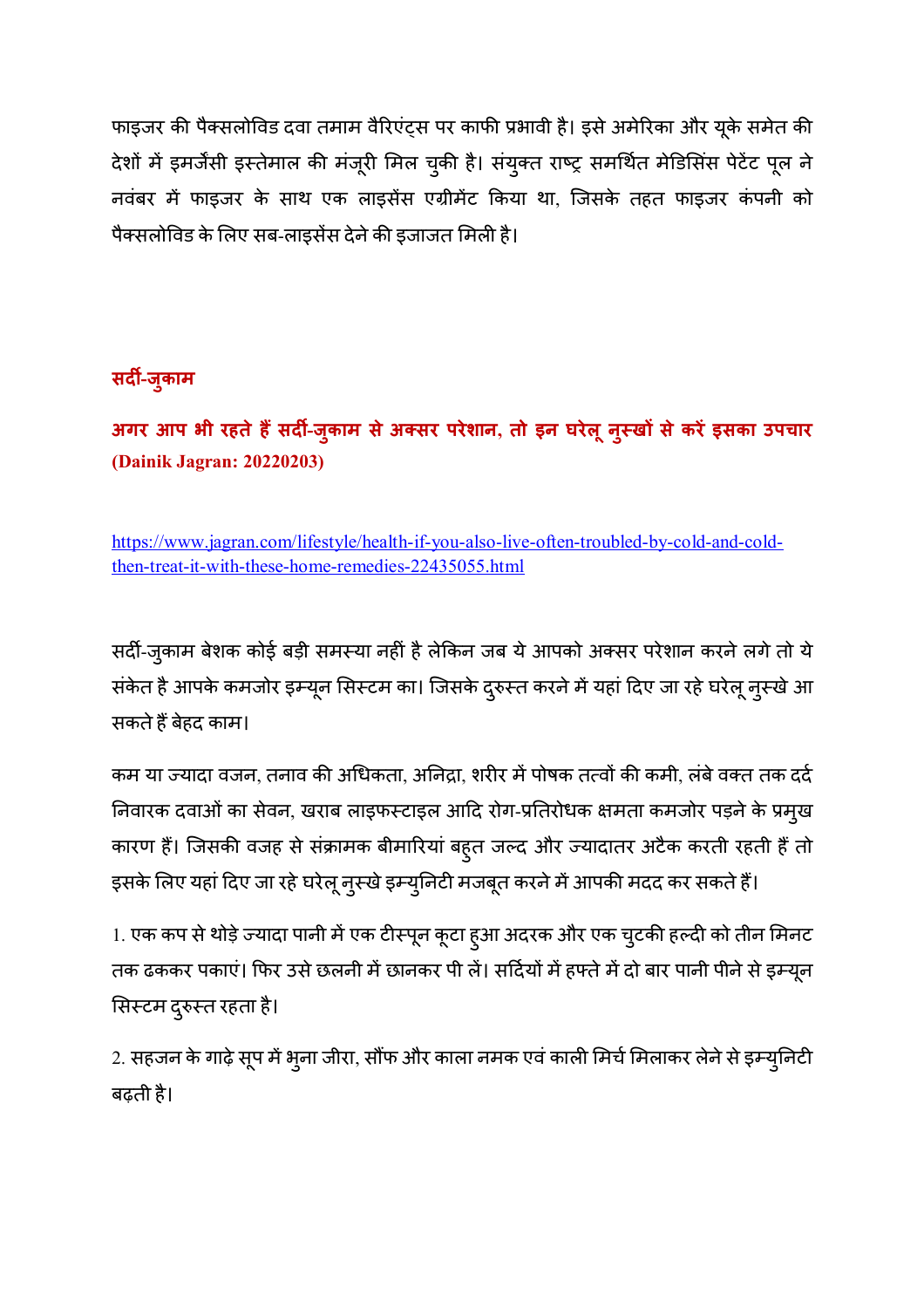3. एक टीस्पून शहद में लहसून की दो कलियां पीसकर मिला लें। रोज सुबह-शाम इसे खाने से रोग-प्रतिरोधक क्षमता में इजाफा होगा।

4. दिन में कम से कम एक बार दही जरूर खाएं। आप दही में ताजे फल, शहद और शक्कर मिलाकर उसका स्वाद बढ़ा सकते हैं।

5. रोज आधा टीस्पून आंवला पाउडर में एक टीस्पून शहद मिलाकर खाने से रोग-प्रतिरोधक क्षमता मजबूत होती है।

6. दो कीवी को छीलकर छोटा-छोटा काट लें। इस पर काली मिर्च लगाकर रोज सुबह नाश्ते में खाएं। इम्यून सिस्टम ठीक रहेगा।

7. आधा टीरूपून अजवाइन, 5 तुलसी की पत्तियां, आधा टीरूपून काली मिर्च पाउडर को एक ग्लास पानी में उबाल लें। पानी जब गुनगुना हो जाए तो इसमें एक टीस्पून शहद मिलाएं। कमजोर इम्युनिटी से परेशान लोग हफ्ते में एक बार इसे पी सकते हैं।

8. ज सुबह एक ग्लास पानी में एक नींबू का रस निचोड़कर पीने से रोग-प्रतिरोधक क्षमता में इजाफा होता है।

9. तीन-चार मुनक्का के बीज निकालकर गूदे को हाथ में मसल लें। इसमें एक टीस्पून शहद मिलाकर रोज सुबह-शाम खाएं। मौसमी बीमारियां परेशान नहीं करेंगी।

10. रोज रात को दूध में एक टीस्पून शहद और चुटकीभर हल्दी मिलाकर पीने से रोग-प्रतिरोधक क्षमता दुरुस्त रहती है।

11. दिन में एक बार हल्दी की चाय और एक बार हल्दी वाला दूध पीए। साथ ही हफ्ते में कम से कम एक बार हल्दीयुक्त काढ़ा पीने की आदत डालें। इम्युनिटी मजबूत होगी।

12. बदलते मौसम में तुलसी, मुनक्का, दालचीनी, सौठ और काली मिचे से बनी हबेल टी दिन में एक बार पीने से इम्युनिटी दुरुस्त रहती है।

13. दिन में दो-तीन बार ग्रीन-टी पीए। रोग-प्रतिरोधक क्षमता में इजाफा होगा।

14. हेल्दी इम्यून सिस्टम के लिए रोज 8-10 बादाम खाएं।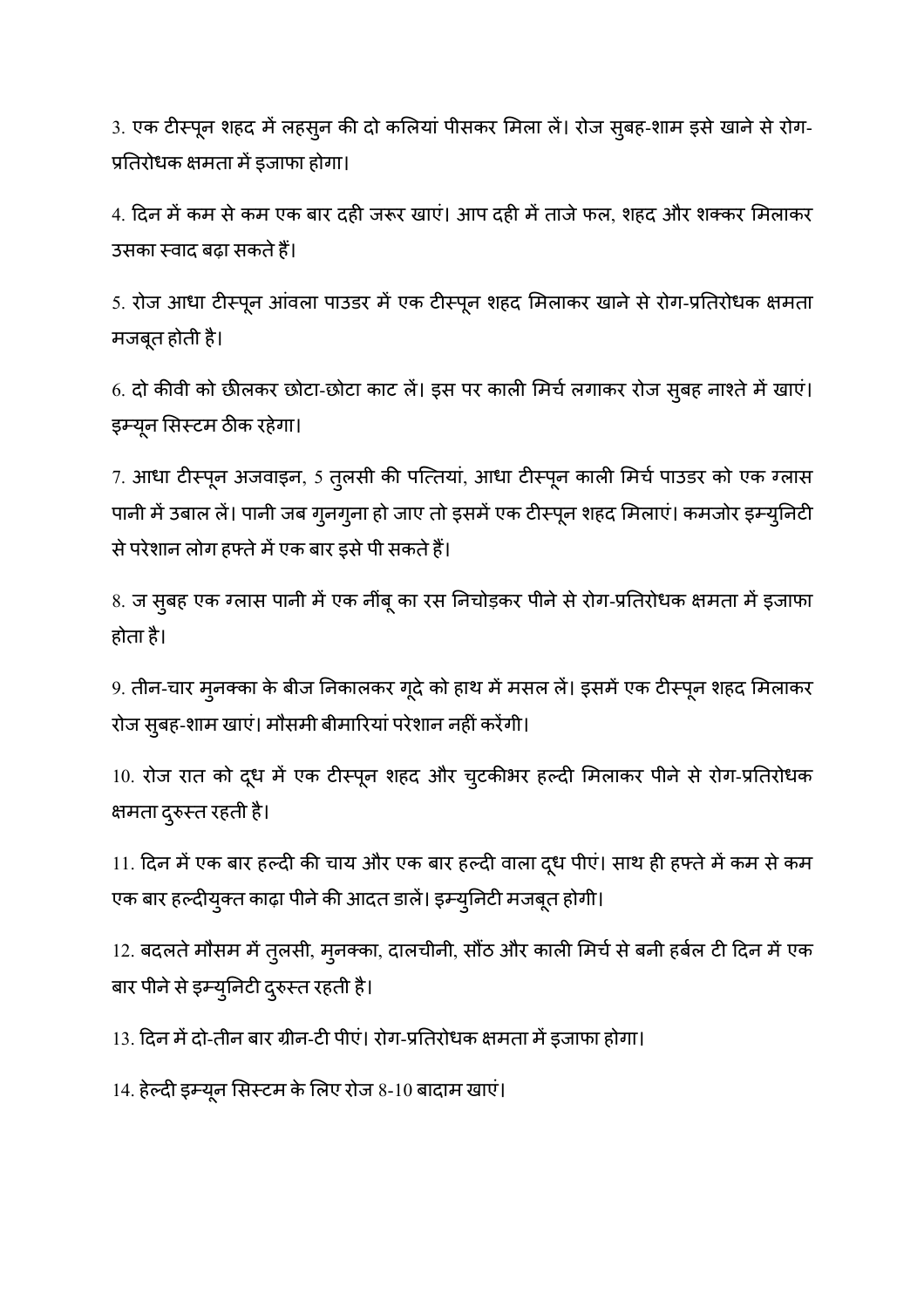#### **IVF treatment**

# **How early can you opt for IVF treatment post Covid recovery? Here's what an expert says (The Indian Express: 20220203)**

https://indianexpress.com/article/lifestyle/health/ivf-treatment-post-covid-recovery-7750252/

Dr Y Swapna, a fertility consultant, said the most important factor that determines this is the severity of infection.

Ever since the pandemic started, it delayed plans to start a family for many people worldwide. Now, with people getting vaccinated every day, some couples are considering parenthood. For those who have opted for IVF for conception, there may be many questions as to when it the right time to begin the process, especially if the woman has recently recovered or is recovering from a Covid infection.

Dr Y Swapna, fertility consultant at Nova IVF Fertility, Vijayawada, says the most important factor that will determine this is the degree of the severity of infection. "If the Covid infection was mild and you recovered quickly, it is safe to go for IVF treatment once you are feeling healthy. If the infection was moderate to severe, you need to get yourself assessed both from a physician and a fertility specialist and then take a call according to their advice," she advises.

Dr Swapna adds that after the complete assessment is done, the doctor will advise a treatment plan. "Usually for mild infection the recommended waiting period is 2 months post recovery. If the infection was moderate to severe, the call will completely depend on the condition of your health."

Steps to be taken post Covid to help start IVF treatment:

1. Get vaccinated: The importance of the vaccination cannot be stressed enough. If you are not vaccinated post Covid, you need to get your shot first.

IVF treatment, IVF treatment post Covid recovery, Covid-19 and IVF treatment, how soon to start IVF treatment after Covid recovery, indian express news You have to consciously make an effort to reduce your stress. (Photo: Getty/Thinkstock)

2. Practice Covid precautions: Continue to follow Covid precautions like wearing masks, hand hygiene and social distancing. Being infected once does not mean that you cannot get Covid again.

3. Have a healthy lifestyle: This is the most crucial bit. Staying healthy is important, not just for IVF but to improve your overall quality of life. Post recovery, once you start feeling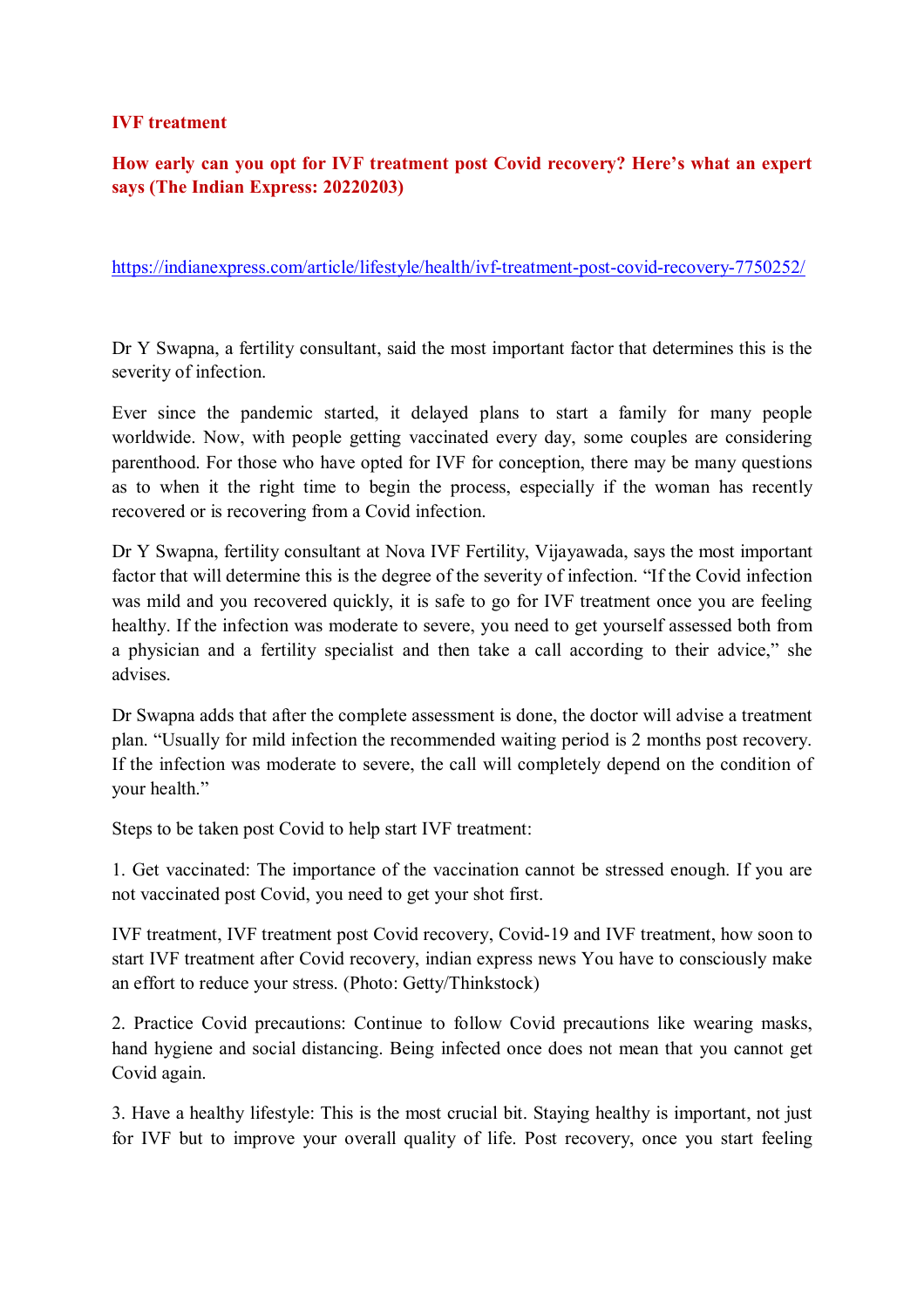better, you can start exercising gradually. Avoid habits like smoking and drinking. Exercising will improve not just your physical but also your mental health.

4. Nutritious diet: This is a fundamental practice that you should be following. Covid will have exposed your body to a lot of stress and medications. Getting your health on track with a nutritious diet is essential. Avoid junk food.

5. Reduce your stress: You have to consciously make an effort to reduce your stress. Do not jump back into your old routine immediately post recovery. Do it gradually to avoid being overwhelmed.

#### **Omicron**

## **A dose of realism: On COVID-19 surge post Omicron (The Hindu: 20220203)**

https://www.thehindu.com/opinion/editorial/a-dose-of-realism-the-hindu-editorial-on-covid-19-surge-post-omicron/article38366639.ece

Disease prevention with COVID-appropriate behaviour and vaccination is still necessary

The World Health Organization (WHO) chief, Dr. Tedros Ghebreyesus, in a recent briefing, noted that 90 million cases of coronavirus have been reported since the Omicron variant was first identified 10 weeks ago. His statement comes in the context of many countries easing their restrictive movement measures amid public fatigue. From WHO's perspective, the blanket lifting of restrictions poses a problem as most people appear to believe that Omicron is less threatening compared to previous variants and that two shots of vaccines are an adequate defence against the virus. He underlined that a narrative that "preventing transmission is no longer possible and no longer necessary" had taken hold and this was problematic. This was false, he underscored at the briefing, as the virus continues to evolve and four of the six WHO regions globally are reporting an increasing trend in deaths.

Britain, France, Ireland, the Netherlands and Finland are on the path of easing COVID-19 restrictions. In India too, with current evidence pointing to a fall in the daily caseload, several States have moved to ease movement restrictions. WHO has also said that the newly emerged variant, BA.2, is as transmissible as Omicron and that all measures needed to contain the original Omicron variant are applicable to it too. After facing criticism that it did not move soon enough in 2020 to alert the world of the magnitude of the calamity that it awaited, WHO, which takes a global view of the crisis, cannot be faulted for airing concerns from the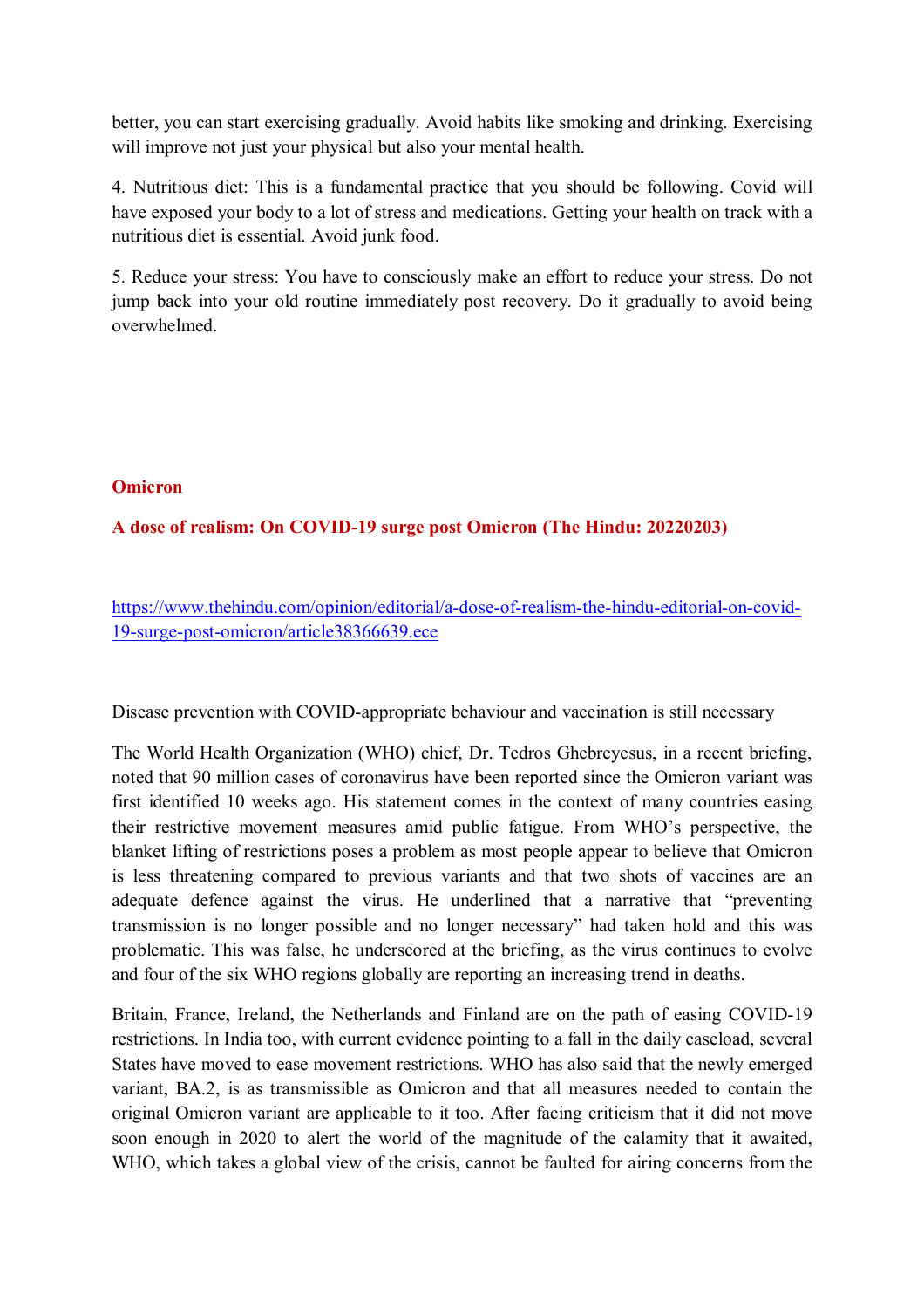evidence available so far. It has also consistently warned that the pandemic cannot be over until all regions of the world are sufficiently vaccinated and that economic inequity continues to be a driver of the pandemic. The coronavirus, while secular in its infectiousness, affects nations differently. The richer ones can afford to bear the consequences of disrupted social activity a little longer than the rest. Just about half the world has been fully vaccinated; unfortunately, so far, the available vaccines are only equipped to protect against disease rather than infection. WHO must use its influence to continue to encourage vaccination and step in with advice and expertise to help countries access necessary doses and bear upon governments to do more to meet vaccination targets. Framing the pandemic as a war that humanity must 'win' was useful to accelerate the development of vaccines. However, science is not equipped yet to predict the future trajectory of the coronavirus; COVID-appropriate behaviour, vaccines and accessible health care remain the only credible defences.

#### **Lung abnormalities**

## **Lung abnormalities found in long COVID patients with breathlessness (The Hindu: 20220203)**

https://www.thehindu.com/sci-tech/science/lung-abnormalities-found-in-long-covid-patientswith-breathlessness/article38345141.ece

Nurse adjusts an oxygen mask on a patient at the respiratory diseases unit of Lisbon's main Santa Maria Hospital

Researchers used a novel xenon gas scan method to pick up lung abnormalities in coronavirus patients who have not been hospitalised but still experience breathlessness.

Lung abnormalities have been discovered in long COVID patients suffering from breathlessness, according to a study that raises the possibility that coronavirus may cause hidden damage to the lungs that is not detected with routine tests.

Researchers used a novel xenon gas scan method to pick up lung abnormalities in coronavirus patients who have not been hospitalised but still experience breathlessness.

Breathlessness is a symptom in most long COVID patients, but it has been unclear whether this is linked to other factors such as changes in breathing patterns, tiredness, or something more fundamental.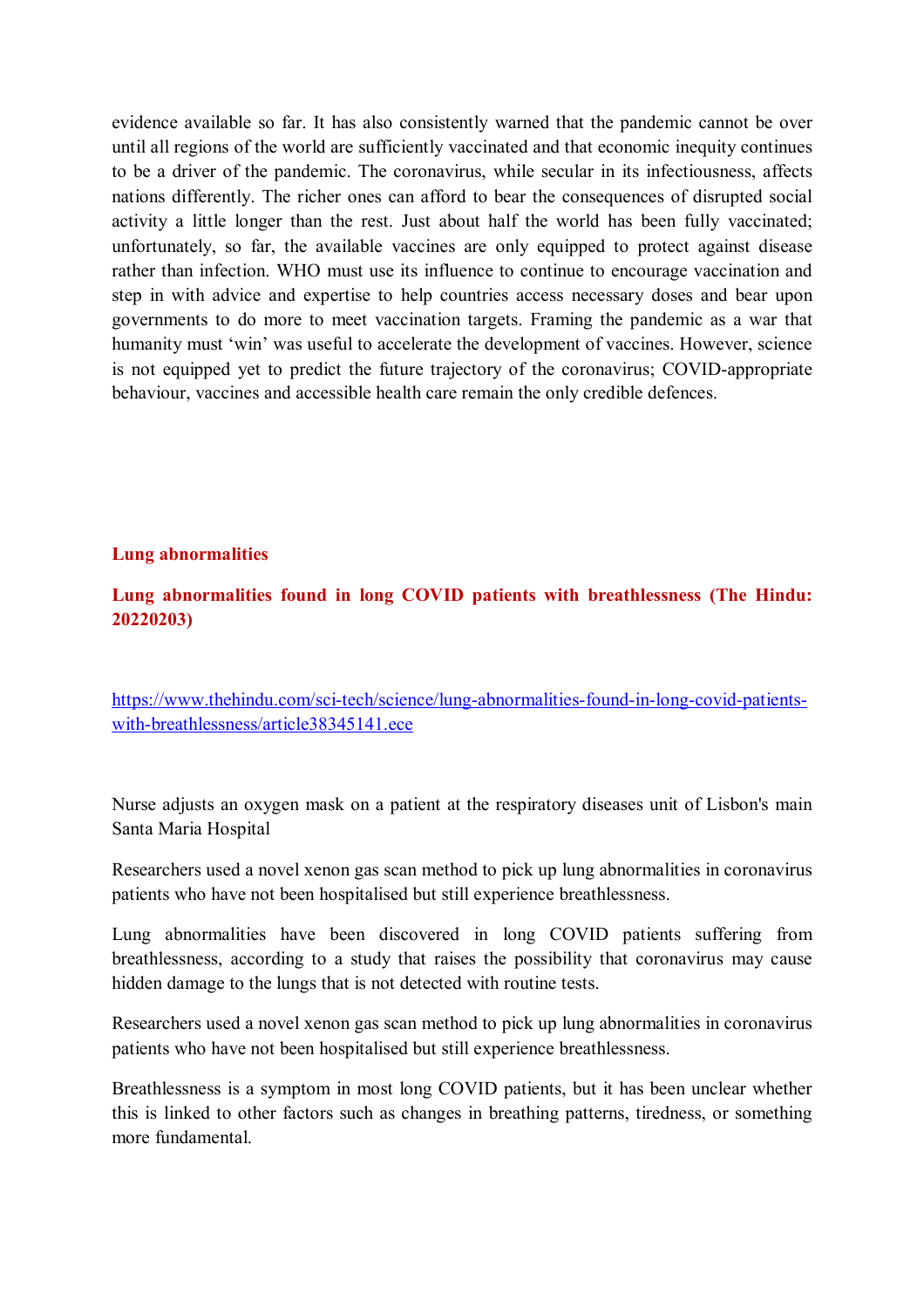The Explain study, a pilot study involving 36 patients, suggests there is significantly impaired gas transfer in the lungs to the bloodstream in long COVID patients - despite other tests including CT scans coming back normal.

"We knew from our post-hospital COVID study that xenon could detect abnormalities when the CT scan and other lung function tests are normal. What we've found now is that, even though their CT scans are normal, the xenon MRI scans have detected similar abnormalities in patients with long COVID," said Fergus Gleeson, the study's chief investigator.

"These patients have never been in hospital and did not have an acute severe illness when they had their COVID-19 infection. Some of them have been experiencing their symptoms for a year after contracting COVID-19," said Gleeson, who is also a professor of radiology at the University of Oxford and consultant radiologist at Oxford University Hospitals NHS Foundation Trust.

The professor said there were important questions to answer such as how many patients with long COVID will have abnormal scans, the significance of the abnormality that has been detected, the cause of the abnormality, and its longer-term consequences.

"Once we understand the mechanisms driving these symptoms, we will be better placed to develop more effective treatments," Gleeson said.

The study, which involves teams from Sheffield, Oxford, Cardiff and Manchester, had 36 participants split into three groups. The full study will recruit around 400 participants.

Emily Fraser, Respiratory Consultant who leads the Oxford Post-COVID Assessment Clinic, said these are interesting results and may indicate that the changes observed within the lungs of some patients with long COVID-19 contribute to breathlessness.

"However, these are early findings and further work to understand the clinical significance is key. Extending this study to larger numbers of patients and looking at control groups who have recovered from COVID should help us to answer this question and further our understanding of the mechanisms that drive long Covid," Fraser said.

Professor Jim Wild, head of imaging and professor at the University of Sheffield, said Xenon MRI was uniquely placed to help understand why breathlessness persists in some patients post COVID-19 infection.

"Xenon follows the pathway of oxygen when it is taken up by the lungs and can tell us where the abnormality lies between the airways, gas exchange membranes and capillaries in the lungs.

"This multicentre study is very exciting, and I really look forward to it helping translate lung MRI methods that we have developed further towards clinical use in the U.K.," Wild said.

"More than a million people in the U.K. continue to experience symptoms months after having COVID-19, with breathlessness one of the most commonly reported symptoms. This early research is an important example of both the committed effort the U.K. research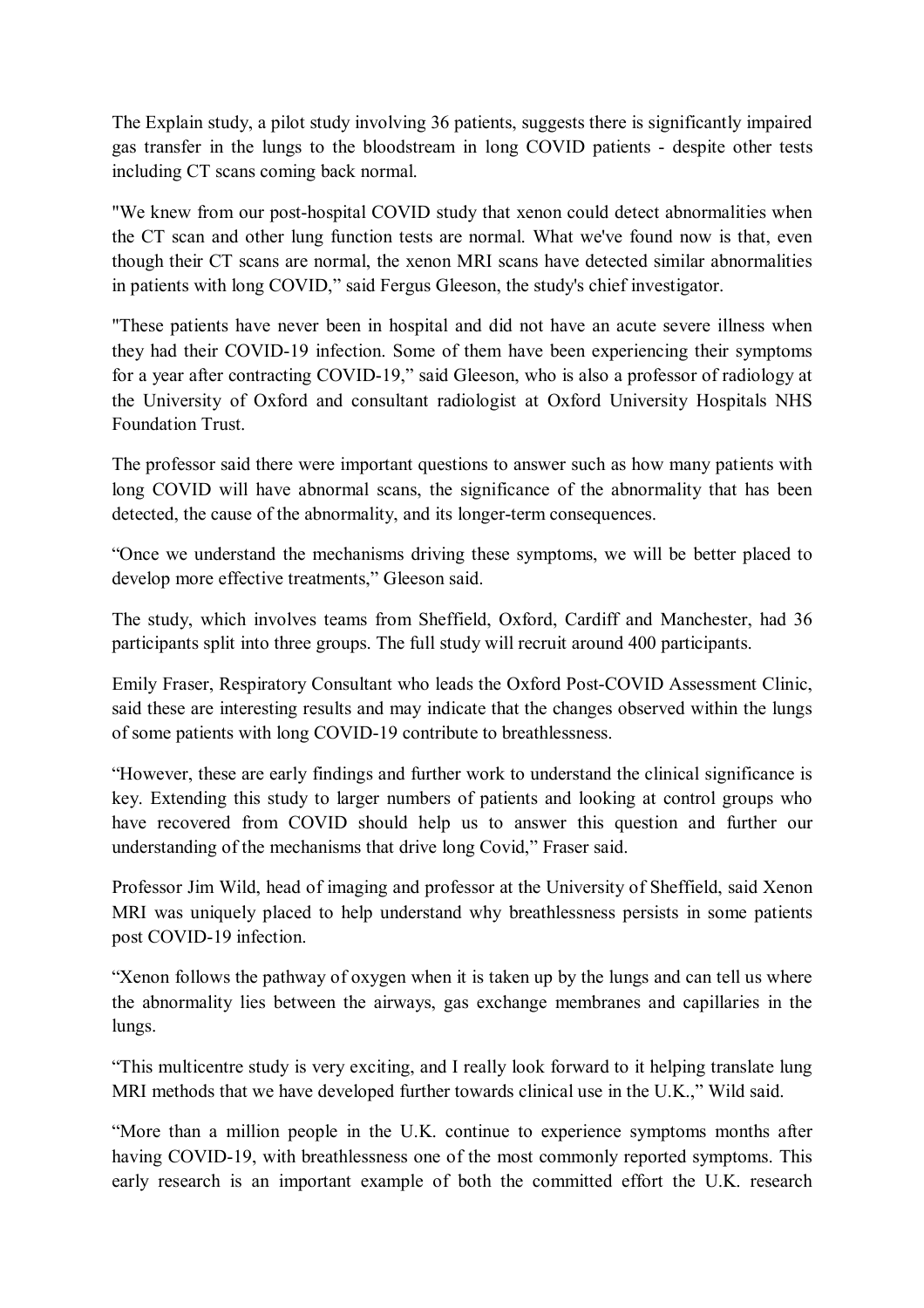community is taking to understand this new phenomenon, and the world-leading expertise that community contains," said Professor Nick Lemoine, Chair of NIHR's Long Covid funding committee and Medical Director of the NIHR Clinical Research Network.

The study received government funding and is being supported by the National Institute for Health Research's (NIHR) Oxford Biomedical Research Centre. Its findings, which have not been peer-reviewed, were posted on the bioRxiv pre-print server.

## **Covid Vaccine**

**Boost 2nd dose coverage for teens: Centre to states (The Times of India: 20220203)** 

https://timesofindia.indiatimes.com/india/boost-2nd-dose-coverage-for-teens-centre-tostates/articleshow/89308414.cms

NEW DELHI: The Centre on Wednesday asked states to accelerate second dose coverage for Covid vaccine among adolescents of 15-17 years.

The government also plans to soon start giving ZyCoV-D in seven states under the immunisation programme. The states include Bihar, Jharkhand, Maharashtra, Punjab, Tamil Nadu, UP and West Bengal.

In a letter to the states and UTs, health secretary Rajesh Bhushan directed states to formulate a specific communication strategy, focused on adolescent population and their caregivers. He also asked states to review the progress in coverage on a daily basis. "A tailored communication strategy focused at adolescents population and their caregivers should also be rolled out to make them aware about the timely completion of vaccination schedule and sustain their vaccine confidence," he stated.

Around 4.9 crore or 67% of total 7.4 crore adolescents of 15-17 years age have received at least first dose of Covid vaccines till Wednesday. Around 21 lakh youngsters are fully vaccinated with two doses of Covaxin. As per Bhushan's letter, 42 lakh adolescents who received the first dose of Covaxin on January 3 became eligible for second dose on January 31.

Bhushan further stated, "It is important that the coverage of second dose amongst adolescents is reviewed daily at your level at state/UT and similar review is undertaken at district level too".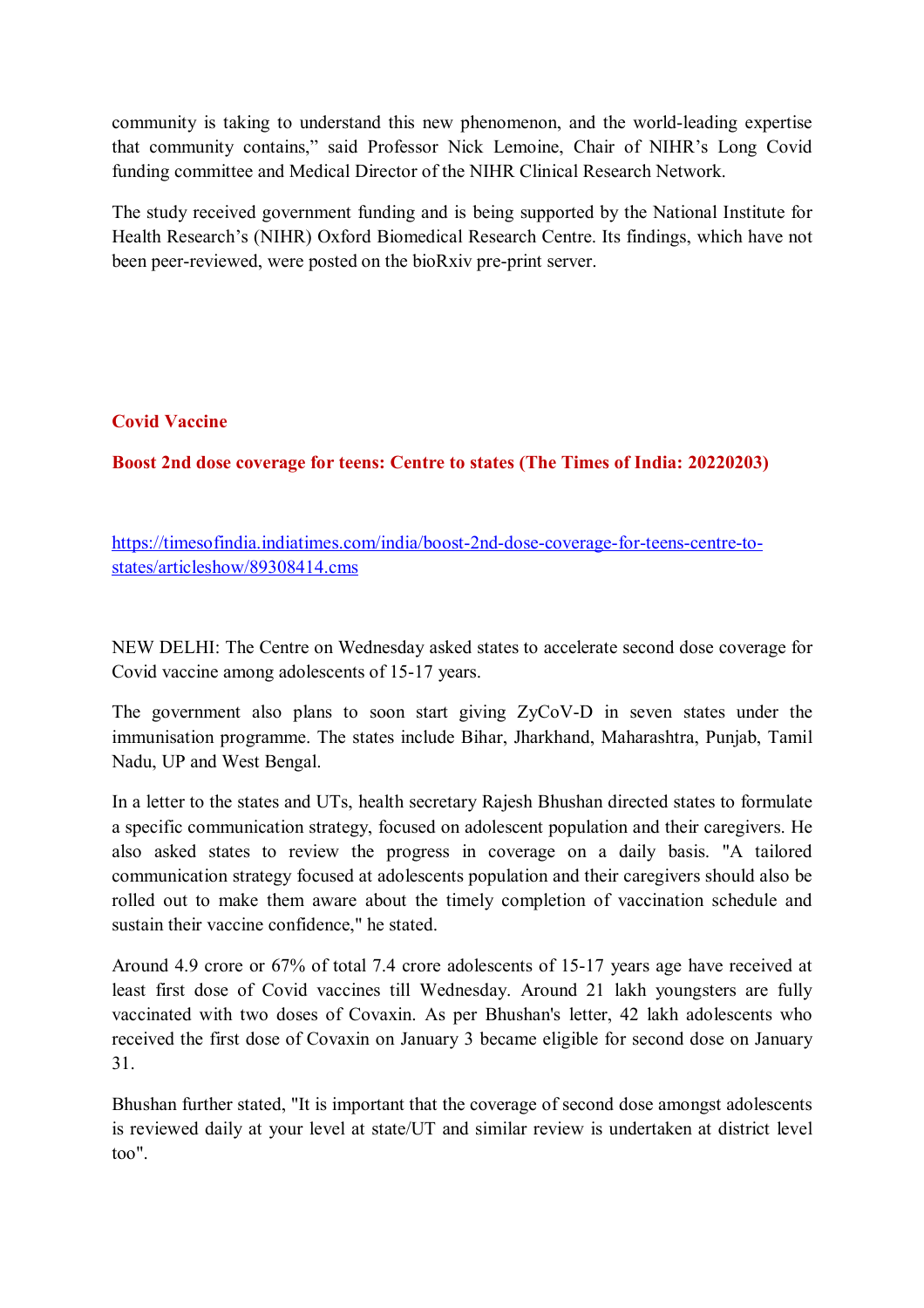#### **Hypertension**

# **Hypertension: Hospitalizations more than doubled between 2002 and 2014, study finds (Medical News Today: 20220203)**

https://www.medicalnewstoday.com/articles/hypertension-hospitalizations-more-thandoubled-between-2002-and-2014-study-finds

Researchers have found that people have gotten better at controlling their blood pressure.

However, the annual rate of people being hospitalized due to a hypertensive crisis more than doubled between 2002 and 2014.

In a new study, researchers have found that the annual incidence of people requiring hospital treatment due to a hypertensive crisis — where a person's blood pressure dangerously increases — more than doubled between 2002 and 2014 in the United States.

The research, published in the Journal of the American Heart Association, comes at a time when other studiesTrusted Source have suggested people have gotten better at controlling their blood pressure, with a consequent reduction in cardiovascular events.

#### Hypertension

According to the Centers for Disease Control and Prevention (CDC)Trusted Source, high blood pressure — also known as hypertension — increases a person's chances of having a serious cardiovascular event such as a stroke or heart attack.

A person can reduce their blood pressure by exercising regularly, not smoking, eating a diet low in salt, avoiding overweight and obesity, and reducing stress.

The American Heart Association (AHA)Trusted Source defines a hypertensive crisis as a situation where a person's blood pressure suddenly increases to dangerous levels specifically, 180/120 or more. This reading means a person's systolic blood pressure is 180 millimeters of mercury (mm Hg) or above, and their diastolic blood pressure is 120 mm Hg or above.

A hypertensive crisis puts a person at risk of having a cardiovascular event. The AHA recommends that a person call the emergency services if their blood pressure is 180/120 or greater and they are experiencing pains in their chest, shortness of breath, numbness, weakness, back pain, issues with vision, or problems speaking.

Researchers have foundTrusted Source that people in the U.S. have tended to better control their blood pressure in recent years and have seen a reduction in the overall number of cardiovascular events occurring.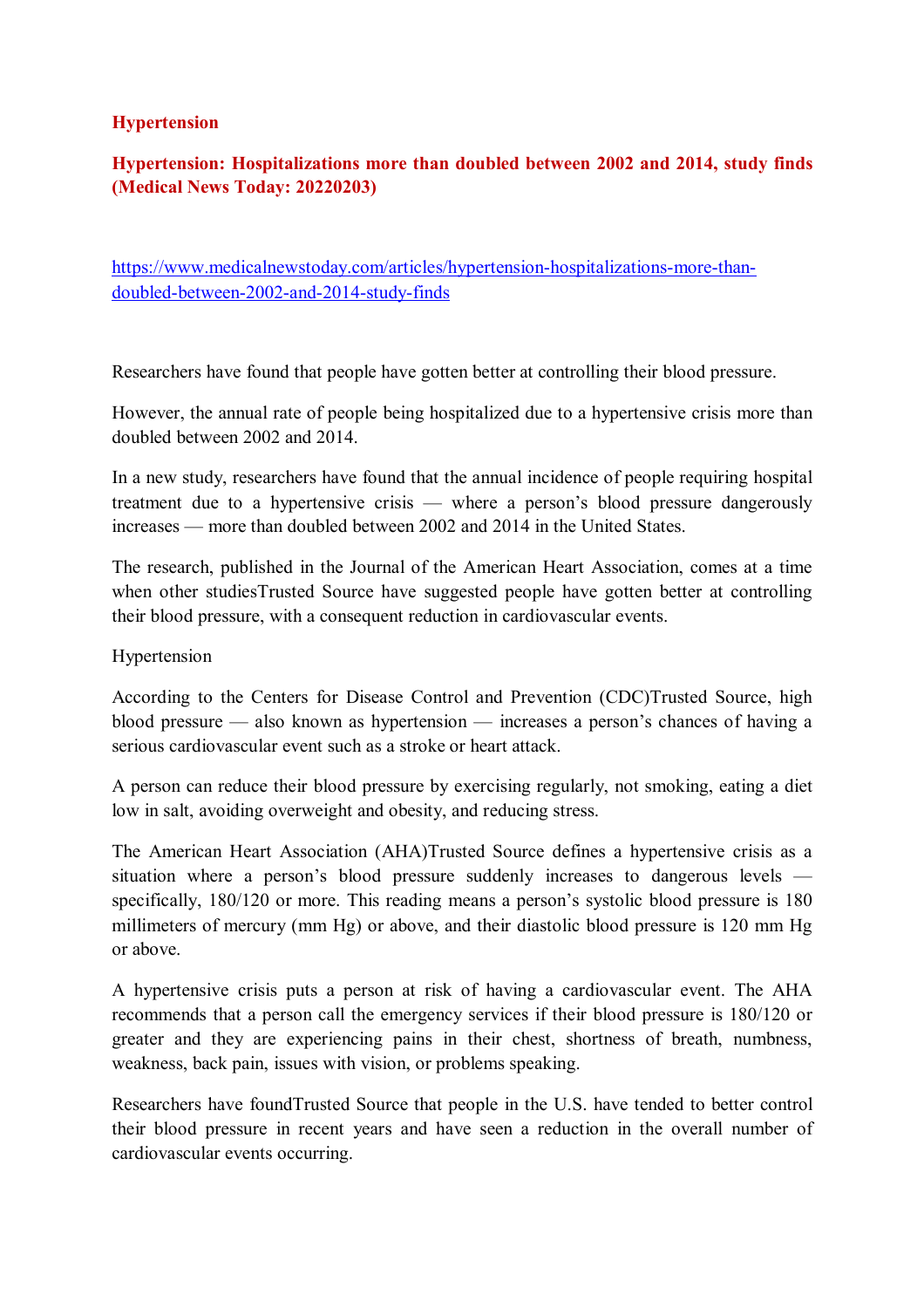However, the findings of a new study show that hospitalizations due to a hypertensive event increased between 2002 and 2014.

Dr. Joseph E. Ebinger, M.D., a clinical cardiologist, director of clinical analytics at the Smidt Heart Institute, and first author of the study, says that "[a]lthough more people have been able to manage their blood pressure […], we're not seeing this improvement translate into fewer hospitalizations for hypertensive crisis."

Dr. Ebinger and his colleagues drew on data from the National Inpatient Sample, which included information on all hospitalizations across the U.S. during the years in question.

Hospitalizations more than doubled

Dr. Ebinger and his colleagues found that the annual level of hospitalizations due to hypertensive crises more than doubled between 2002 and 2014.

Breaking the data down based on sex, the researchers found that hospitalization due to hypertensive crisis increased from 0.17% of all admissions to 0.39% among men.

For women, there was an increase from 0.16% to 0.34%.

The overall risk of mortality due to a hypertensive crisis dropped during the study period. However, despite women tending to have fewer comorbidities related to cardiovascular health than men, they nonetheless saw the same death rates.

Medical News Today spoke with Dr. Ebinger about the study findings.

"Despite effective methods for diagnosis and treatment, hypertension remains one of the largest modifiable risk factors for cardiovascular disease, itself the leading killer of people globally every year."

– Dr. Ebinger

"For a number of years, we appreciated improvement in the overall control of blood pressure in the outpatient setting. However, less was known about the rates of extreme blood pressure levels that send people to the hospital, known as hypertensive crises. We pursued this work to see if the gains made in blood pressure control during the study period were being translated to reduced rates of admission for hypertensive crisis."

"As the results show, this was not the case, with the rates of hospitalization for hypertensive crisis increasing over a 13-year period."

"Our group has also been interested in differential patterns and response to hypertension between men and women. We stratified our analysis to look at differences between sexes."

"What we found is that, while admissions for hypertensive crisis increased for both groups, it increased more quickly for men than women. Conversely, both sexes saw a reduction in inhospital mortality associated with hypertensive crisis."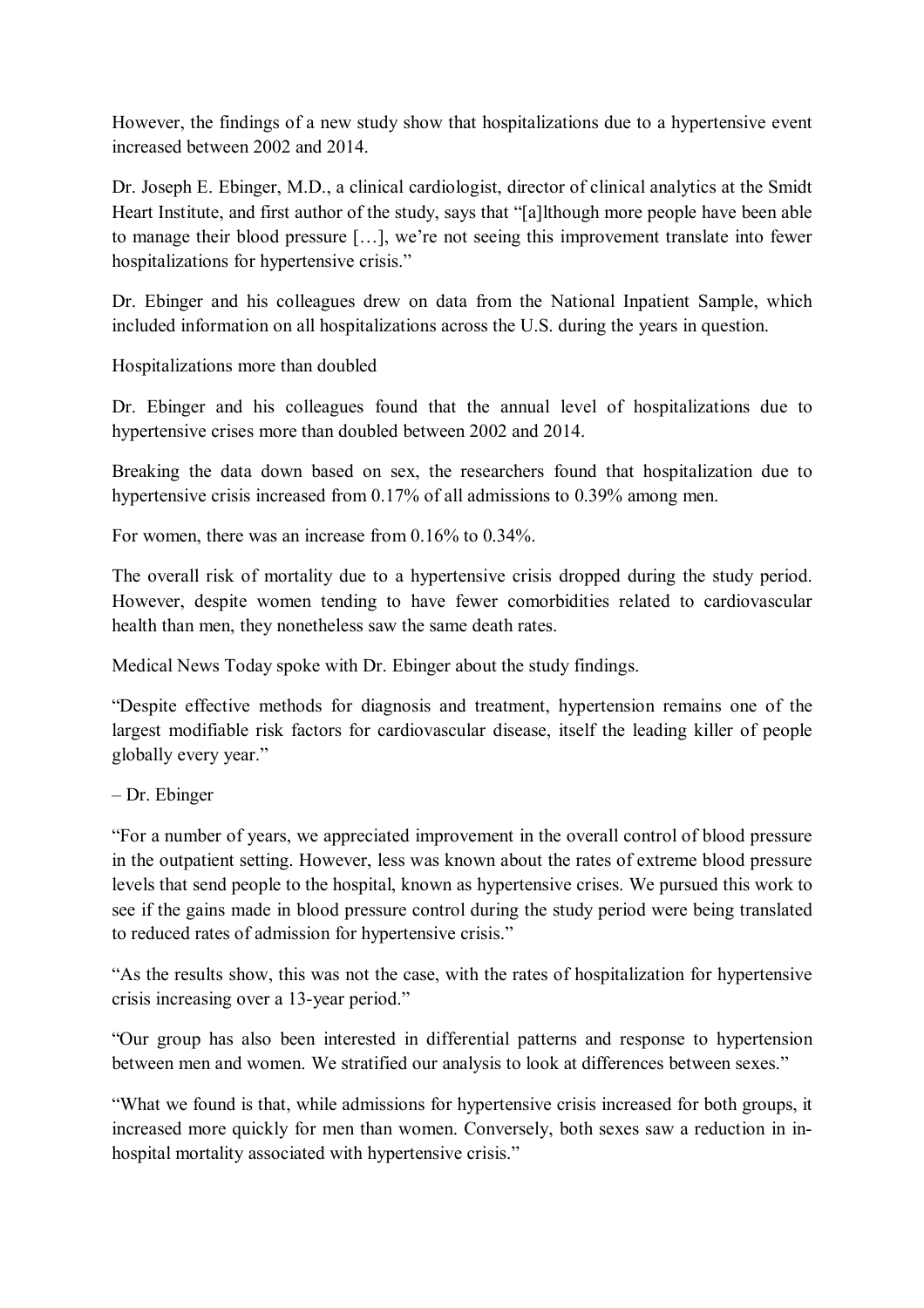"While this is good news, the fact that women experienced similar improvements in case fatality, despite having fewer other medical conditions, indicates that there may still be an underlying physiologic difference in how hypertension affects the health of women," said Dr. Ebinger.

MNT also spoke with Dr. Eileen Handberg of the American College of Cardiology. Dr. Handberg was not involved in the study.

"Any data that advances our understanding of health-related issues is important. The data here is important because in spite of our efforts to better control hypertension — and we are getting better at it — there is an increase in the number of people who go to the hospital with a hypertensive crisis," she said.

"As the data shows, it's higher in males and older patients and those with more comorbidities, which is not unanticipated. The mortality rates are not rising in this admitted population, which is good, but the impact on health care resources and costs is still expensive," continued Dr. Handberg.

Study limitations and future research

Dr. Ebinger said that there are likely to be many reasons for this increase, although precisely what accounts for it is not yet clear.

"It is important to note that this was a retrospective study, so we cannot draw causal relationships. What the data do tell us is that there are several avenues that would benefit from further investigation to better understand what may be driving these findings."

"For example, whether the increased hospitalization rate is due to episodic high blood pressure events in individuals whose blood pressure is usually well-controlled or clustering of poorly controlled blood pressure among a subset of the population remains unknown," said Dr. Ebinger.

Dr. Handberg also said that many factors could be at play that explain the increase in hospitalization rates.

"What [the researchers] point out that is true is that the reasons for the very elevated blood pressure is multifactorial, and they did not have access to information that might provide insight into the issues. And there is not really a good place to be able to pull all of this information together in the patient population studied."

"However, from other work, we know that many factors like being insured, [medication coverage and availability], complexity of medical therapy — how many meds are they taking for all of the comorbidities? — so are they compliant, did they run out of meds, [are they unable to] afford them, [and] other social determinants of health [play] a role," said Dr. Handberg.

Improving heart health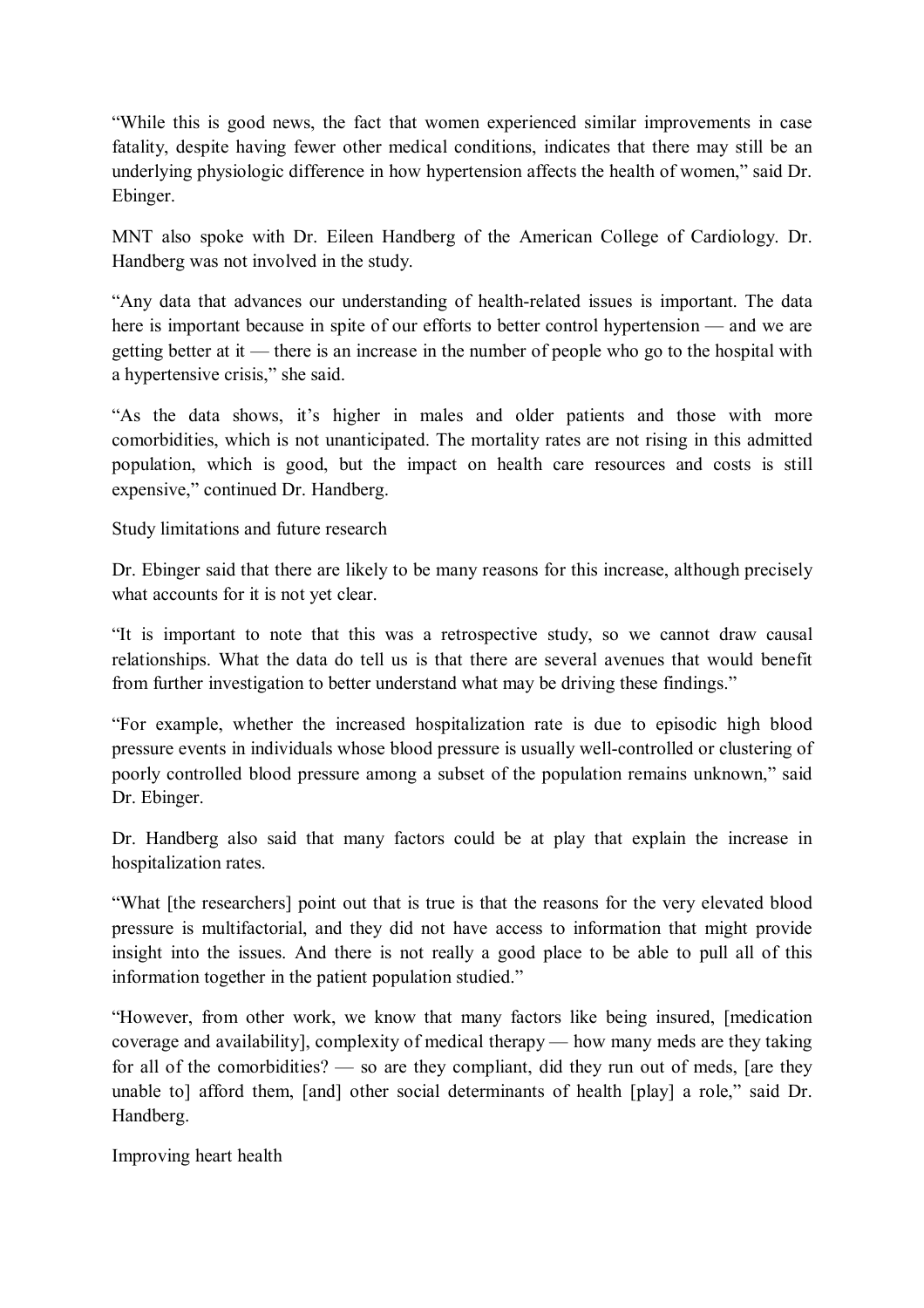Dr. Ebinger said that the findings might help clinicians and individuals improve heart health.

"Clinicians should be mindful that improvements in outpatient blood pressure control may not translate to reductions in hospitalization risk, at least at a population level."

"For patients, it's important to pay attention to your blood pressure. Be screened for hypertension, take your medications as prescribed, and practice healthy lifestyle choices, like diet and exercise. Patients should also be mindful of things that may inadvertently raise their blood pressure, such as salt or excessive use of nonsteroidal anti-inflammatory [drugs]."

"In regards to policy, [there should be] continued focus on research and funding to adequately address hypertension control measures. This includes work focused on both understanding biologic principles, but also how best to ensure that all patients receive high quality, effective clinical care," said Dr. Ebinger.

Dr. Handberg stressed that there was still room to improve public messaging on heart health — particularly following the COVID-19 pandemic.

"We have made progress with identification [and treatment] of hypertension, but there is a lot of room to continue to improve."

"Weight, activity level, salt intake, and smoking all play a role in hypertension, and better focus on all of these will help patients get to goal. Patients knowing their numbers is crucial, being a part of the plan of care so the patients can tell us what their barriers are so we can try and mitigate those if possible."

"There are lots of education and public health messages out but I do wonder if rather than having 50 messages from every group/country/public health group could we come up with something more consistent and really get that message out there. Million Hearts attempted to do that and made some great strides, but there is so much opportunity."

"People have been so overwhelmed with COVID-19 for the last two years that many have forgotten some of the additional real threats to global health — gaining that extra 20 [pounds] during COVID-19 alone can drive up blood pressures!"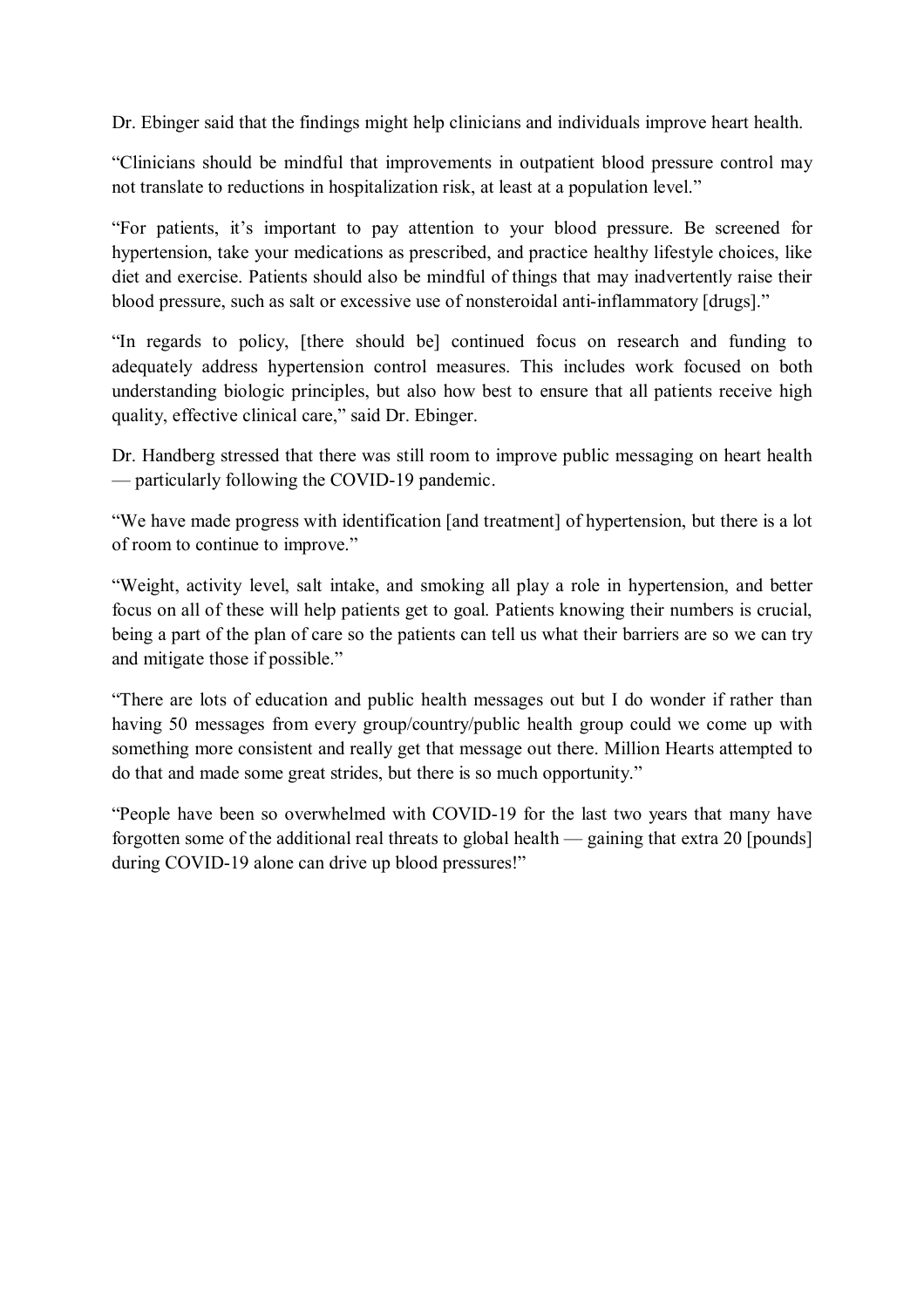#### **Diet/ Nutrition**

## **Chemicals in everyday plastic items may lead to weight gain (Medical News Today: 20220203)**

Changes in diet and exercise do not fully explain the steep rise in overweight and obesity over recent decades.

One theory claims that chemicals in everyday plastic products promote weight gain by changing human metabolism.

A new study found that a range of plastic household items contain thousands of chemicals, many of them unknown.

One-third of the items contained chemicals that, after extraction, caused the growth and proliferation of mouse fat cells in the lab.

Chemicals in plastic household items such as drinks bottles, yogurt pots, and freezer bags may be contributing to the global epidemic Trusted Source of obesity, a new study suggests.

The chemicals may alter human metabolism by promoting the growth of fat cells, or adipocytes.

According to the World Health Organization (WHO)Trusted Source, the number of people with obesity has nearly tripled globally since 1975.

The WHO estimates that in 2016, more than 1.9 billion adults were overweight. Of these individuals, more than 650 million had obesity.

Having excess body weight increases a person's risk of type 2 diabetes, cardiovascular disease, hypertension, non-alcohol-related fatty liver disease, stroke, and certain types of cancer.

Research suggests that factors such as changes in diet are insufficient to explain the scale of the obesity epidemic and the speed with which it has spread around the world.

One possible culprit is the effect of synthetic chemicals in our environment called endocrine disruptors. These influence the endocrine system, which includes the hormones that regulate appetite, metabolism, and weight, among other bodily functions.

The most well-known endocrine disruptors are bisphenol A and phthalates, which are present in some plastics.

These chemicals affect human development and fertility, and lab-based experiments indicate that they may also promote obesity.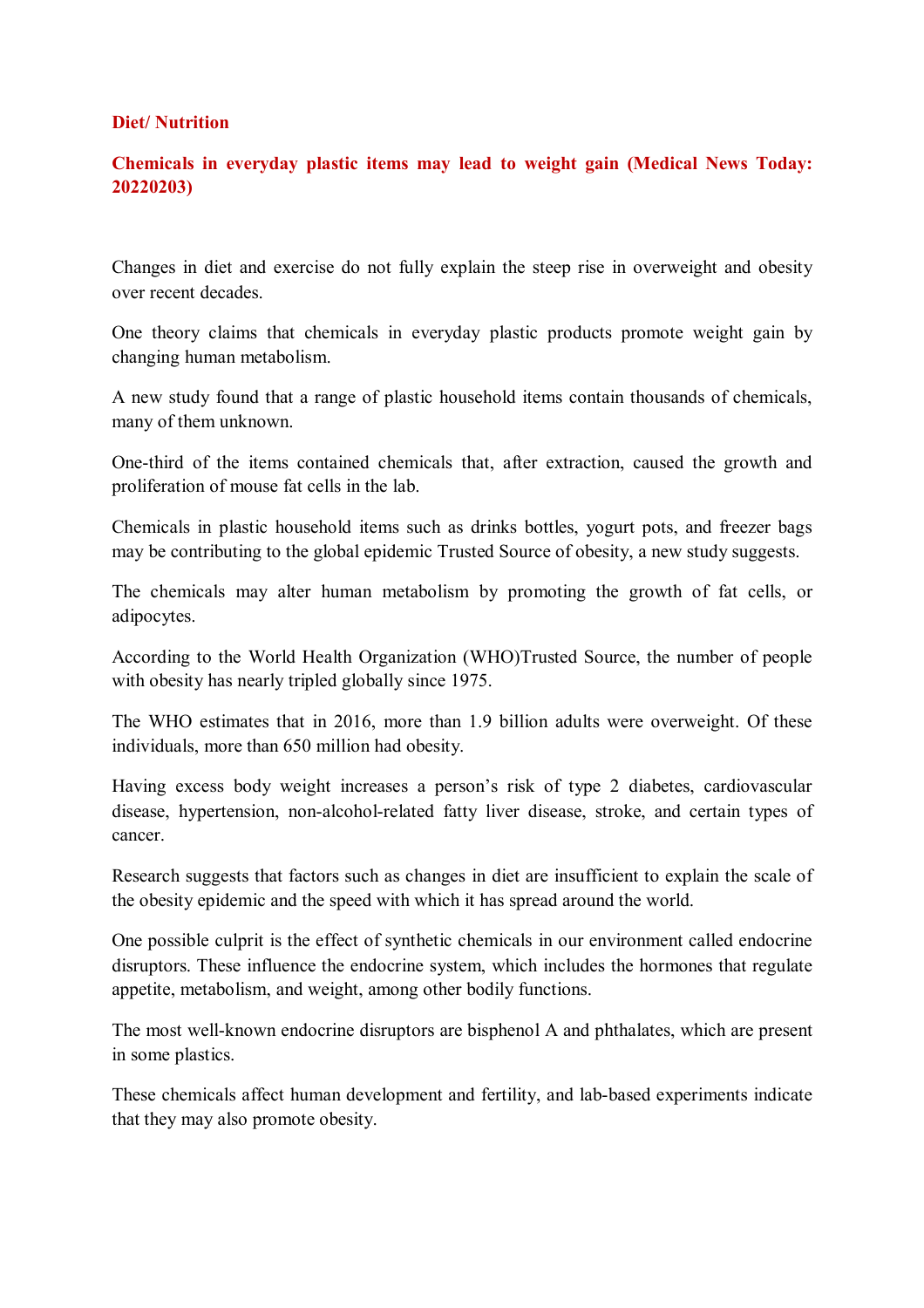However, plastics contain thousands of chemicals. Products made from plastic comprise one or more polymers, but manufacturers also add chemical fillers and additives to achieve the desired properties.

A 2019 study estimates that plastic food packaging alone could contain more than 4,000 known substances that appear in chemical databases.

Unidentified chemicals

However, biologists at the Norwegian University of Science and Technology in Trondheim suspected that there might be many unknown chemicals in plastic products that do not appear in the databases.

They used methanol to extract chemicals from 34 everyday products, including freezer bags, yogurt pots, drinks bottles, vegetable trays, scouring pads, and coffee cup lids.

Crucially, they used a technique called nontarget high resolution mass spectrometry, which identifies both known and unknown substances, to find chemicals.

They detected a total of 55,300 chemical features and tentatively identified 629 substances that are already in databases, including 11 that are known to disrupt metabolism.

Finally, they tested extracts from each of the products on a type of mouse precursor cell that can differentiate into fat cells.

They compared the effect of the extracts with those of a reference chemical — a diabetes drug called rosiglitazone (Avandia) that has well-known metabolic effects.

The chemical cocktails from four out of the 34 products transformed precursor cells into adipocytes that were larger and contained more fat than rosiglitazone-treated cells. Chemicals from 11 of the products induced the formation of adipocytes.

The results have been published in Environmental Science & Technology.

Not the usual suspects

"It's very likely that it is not the usual suspects, such as bisphenol A, causing these metabolic disturbances," says first author Johannes Völker, Ph.D., who is affiliated with the university's biology department.

"This means that other plastic chemicals than the ones we already know could be contributing to overweight and obesity," he adds.

The scientists report that chemical cocktails from PVC and PUR products were most likely to promote the creation of fat cells, whereas those from PET, HDPE, and PLA products were inactive.

They emphasize that food packaging is not the only potential source of metabolismdisrupting chemicals.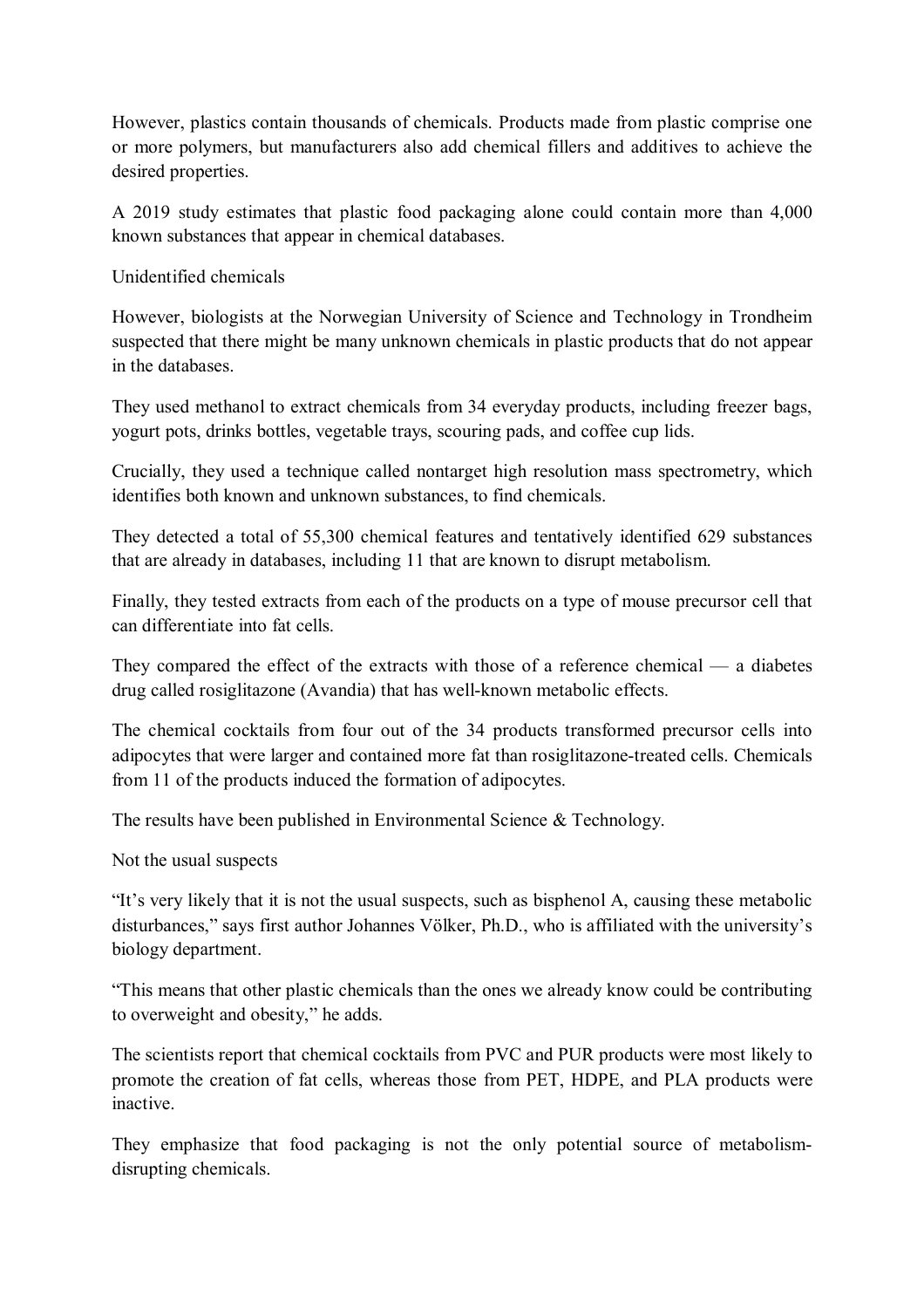The substances may also find their way into the body through the skin — for example, from plastic shower slippers or when inhaling dust that has been in contact with plastic flooring.

In their paper, the authors conclude:

"Given the potency of the extracted mixtures and considering our close and constant contact with plastics, our results support the idea that plastic chemicals can contribute to an obesogenic environment and, thus, the obesity pandemic."

However, they acknowledge that the results are not definitive, since the experiments took place in cells growing in dishes in the lab rather than in whole animals.

"It is too early to quantify the contribution of plastic chemicals to obesity from a public health perspective, mainly because our work was done in vitro, not in vivo, and the causative chemicals remain unknown," said senior author Martin Wagner, Ph.D., an associate professor of biology at the university.

"So, we cannot draw a causal link to what is happening in human populations so far," he told Medical News Today.

However, he pointed out that there is good evidence from in vivo and epidemiological studies that bisphenol A is associated with obesity.

In a tweet, he called for manufacturers to make their plastics chemically simpler and safer.

Criticism of the study

The researchers used methanol to extract chemicals from the plastics, which may not reflect what happens under everyday conditions.

"The authors are studying extraction rather than migration," said Chris Howick, who is chairperson of the product safety committee at the British Plastics Federation.

"The authors are removing ingredients that would normally remain in the sample throughout its lifetime — as an example, flexible PVC products do not generally become brittle over their lifetimes since the plasticizer remains in the product," he told MNT.

However, Prof. Wagner said that in a previous study, his team demonstrated that many chemicals do, in fact, leach from plastic products in a standard test for food contact materials that uses water only.

"We also found that these migrates induced in vitro toxicity, including endocrine-disrupting effects," he said.

"For the metabolism-disrupting compounds, we have not done this type of experiment yet, so it is too early to tell if these also leach," he added.

In their new paper, the authors also acknowledge that they analyzed plastic packaging that had contained food or personal care products.